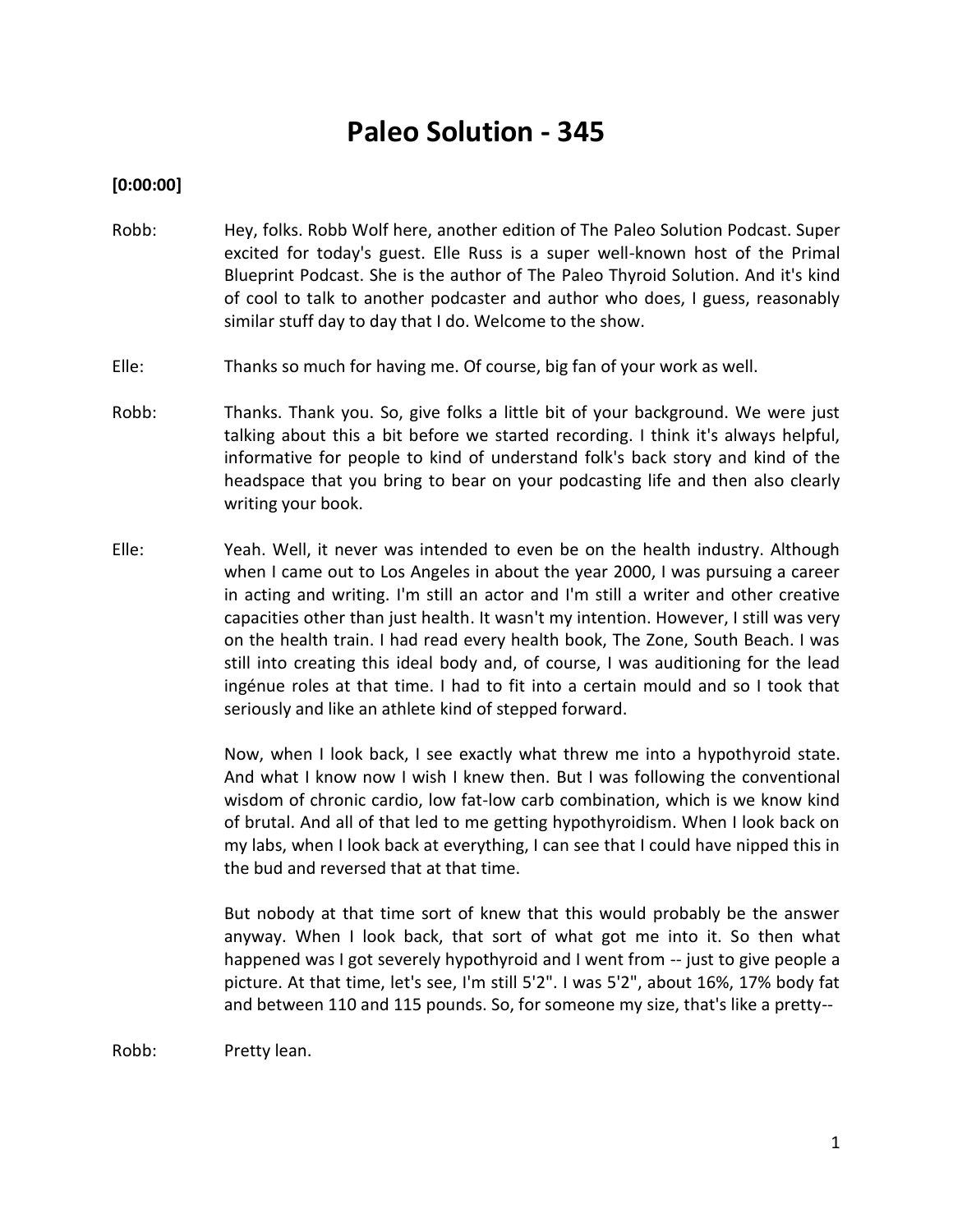- Elle: Athletical. Yeah, yeah, yeah. People would come up to me and go, "Damn, you must work out. You look great. How do you--" So, I definitely lived -- I looked that way. However, I struggled to stay there. I was suffering all the time from the ups and downs of the blood sugar train. I'd be a total sugar burner. And it took like what seemed extreme willpower to maintain that. I thought, well, this way of doing this is working. I'm certainly getting the results. However, I'm suffering. And so I didn't even think of it as being the wrong way to do it. I just thought, "Oh well, I guess, everyone who's achieved this body is in the same boat."
- Robb: It just sucks regardless.
- Elle: Right. It just sucks or this is just me. I just have food addictions. I'm just effed up with food. I just have these issues. Why don't other people have these issues that are thin and looking good? Or do they and they're not telling me? I thought something was either inherently wrong with me or this was the way it had to go. So then hypothyroidism hit me. I did not know it was hypothyroidism because I went undiagnosed and misdiagnosed for the first two years. So things got rampantly horrible.

The first symptoms started to come. It was usually gynecological happens with women. I had my period all the time which was abnormal for a 30-year old who was in perfect health. And then I went to about 155 pounds and that was working out two hours a day and eating about a thousand or less than 1200 calories a day. And doctors just kept saying, "You just got to tap on--" I had one doctor tap on my gym shoes and just goes, "Well, got to use these more." I mean, every hypothyroidism--

- Robb: You're like, "Doc, do you have a scalpel so I can cut your throat?"
- Elle: Right. No, pretty much. A lot of the healing I had to do later on was around my anger towards doctors. I mean, I still talk crap all day long about terrible endocrinologists and bad doctoring. But at the end of the day, that was a tough part too because I made a mistake that a lot of people make. And we don't even need to call them mistake but let's just call it turning yourself around and stepping up to take responsibility.

When my doctors kept saying, "This is fine, this is fine. It's not that," I trusted that they knew what they were doing. And that's the big lesson here for everybody. Don't trust your doctor. I don't care if he has a Harvard degree, a Yale degree. You need to participate, stand up, research. If someone is diagnosed she's with something or you can't get to an answer. That took me a while to take control. And once I finally did, I found the answers. I was on the right train.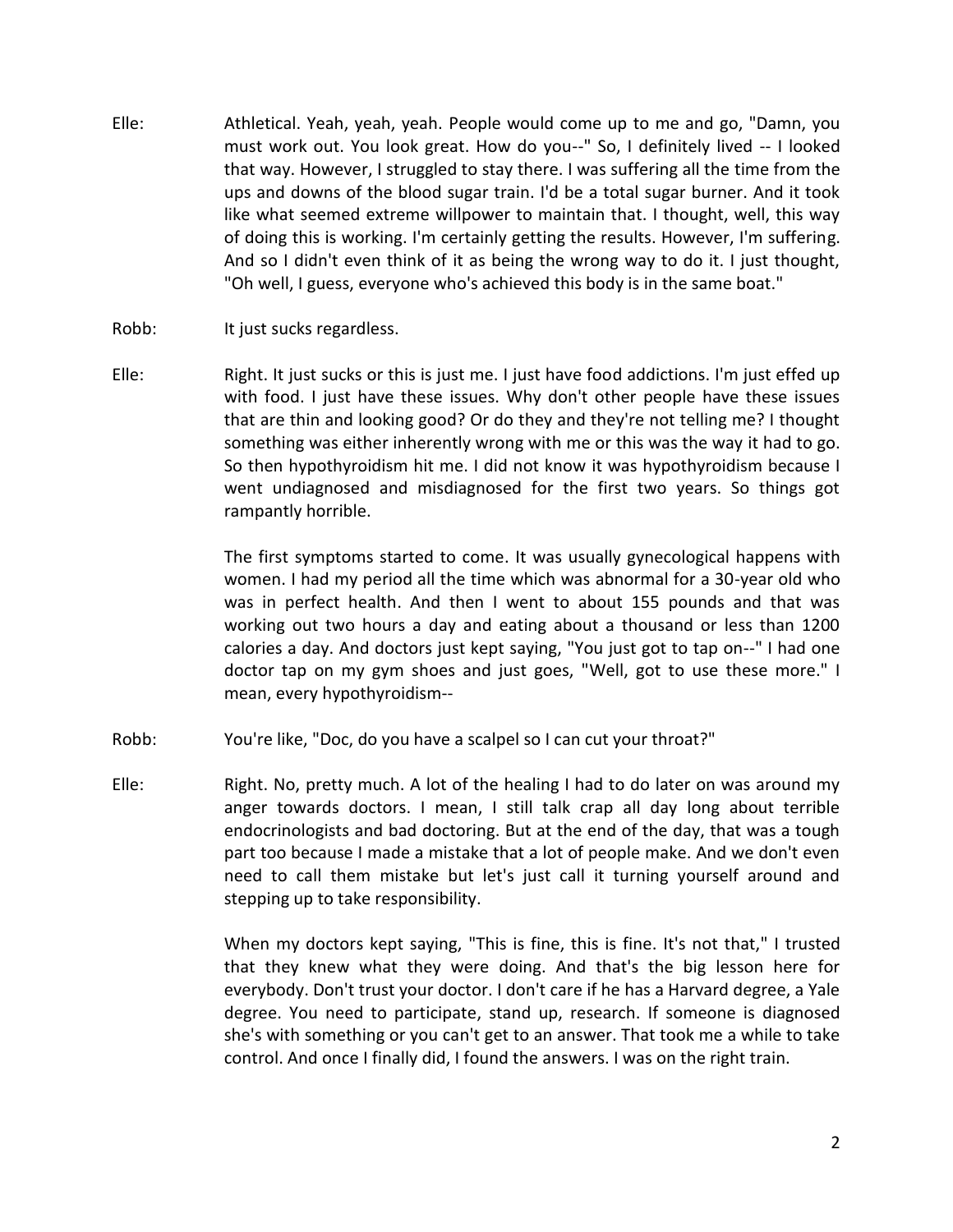I did put my health in the hands of doctors just as so many of us do. So that's one lesson learned there. Then I just started to gain all this weight. It was horrible. I had over 30 symptoms which are listed in my book and they are horrific. And no one seemed to know what was wrong with me and no doctors would help me.

## **[0:05:01]**

And I had a PPO. I spent \$15,000 of my own money. I live in Los Angeles so I'm near all the best anti-aging doctors and celebrity hormone doctors. And finally I got to the point where I was broke. Doctors had hurt me more than helped me and I decided to take it into my own hands and I ended up dosing myself, taking my own blood work either through other doctors or independent labs and I actually completely solved hypothyroidism myself.

And then a few years, six years later, I developed a second form of hypothyroidism where the thyroid hormones sort of, I guess, you could say kind of work against you. I just developed a reverse T3 hypothyroidism issue which is kind of on the increase and that can also happen to people not even on thyroid hormone. So then the second bout is even harder and more -- Doctors were even more uninformed about this type of hypothyroidism.

I knew at that level, after reaching out to another 20, 25 endocrinologists and doctors and people to see if they would help me with that, I knew that I was on my own again. So, I had solved again a second bout of hypothyroidism on my own. And I did it successfully twice in ten years and I'm perfectly fine, doing great. This problem is 100% solvable and I want to let everyone out there know that. Don't you let anyone tell you, doctor or otherwise, that just because you have hypothyroidism you're going to suffer from X. Do you know what I mean?

- Robb: Right, right.
- Elle: Whether that's weight issues or whether that's anything else. People go, "Well, this is just kind of par for the course." No, it's not. So, I'm glad I solved the problem myself. I shouldn't have had to do that, Robb, right? I mean, that's scary. It's a horrifying place. I'm not a doctor. I'm a creative person. I don't know biology, you know what I mean? So, I became an expert because I had to, because I didn't have a choice.
- Robb: The wrap up of my first book, I was doing still these eight-hour seminars all over the place and it became this deal where about 20% of the folks that showed up at these events, they had a stack of paper work and blood values and everything and I was completely ill-equipped to deal with these folks. I'm not a medical practitioner. And that was when I started the Paleo Physicians Network.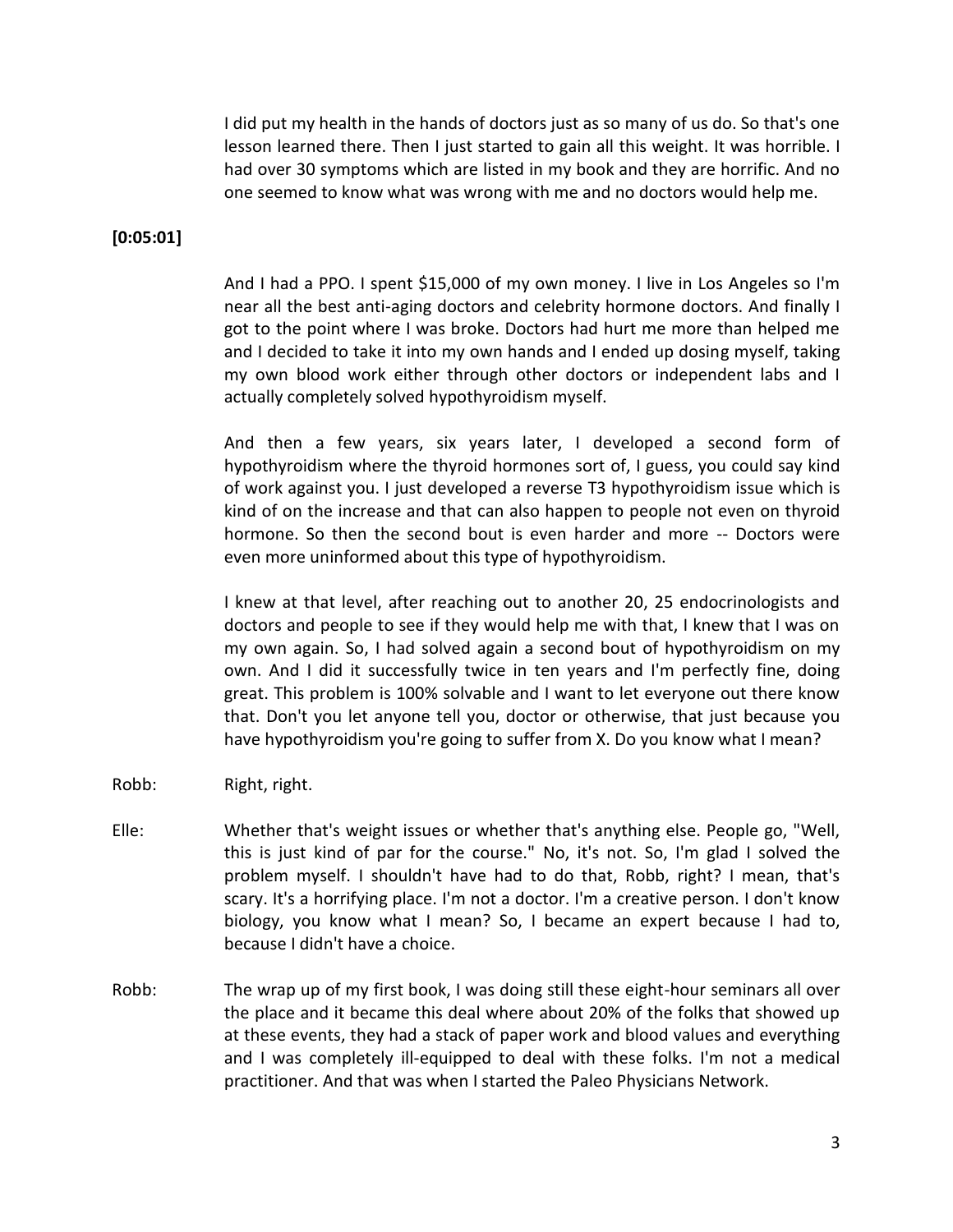I knew that really the next step that we needed was a huge increase in the number of practitioners that understand this stuff. Now, Chris Kresser has his practitioner certification program. The Functional Medicine Institute is working with the Cleveland Clinic. And so it's really -- Today, relative to ten years ago, it's much easier to find folks although clearly still difficult but, I think, ten years from now it's going to be even better. But ten years of flailing around with the--

- Elle: Thank you for your contribution to that. Seriously, that's really wonderful. And I've also been on that website before and looked around and I direct people to that. And actually, that website is a reference in my book as well.
- Robb: Wow, thank you. Thanks. There's no vetting on it currently, which is unfortunate, but it was just kind of pitching a snowball into hell hoping that somebody somewhere would link up and these folks hopefully had a solid kind of functional medicine with an evolutionary biology kind of framework would be able to interface with patients. And the feedback I've had has been pretty good. Clearly, we have a long way to go with that but it's exciting to hear.

And you were spot on. We really need doctors and health care providers that are much more adept at figuring this stuff out. The question I have for you, and I know this may be -- The symptoms are moving target as this progresses. So, my question was going to be: Could you detail a day? Because it's kind of hard to just like spit symptoms out. But I was thinking about like you wake up and this is when things were maybe bad or -- Because I know that they change over time and they kind of morph in--

- Elle: Well, they get worse over time.
- Robb: They get worse? Let's just take a day.
- Elle: It gets worse only when you're untreated, yes. I will take you through kind of what might be. So, for example, I know someone that was kind of diagnosed quickly, thankfully by the right doctor. And the only symptom she initially had was she started to gain a little weight and she's a very tiny person but she was freezing all the time. That's usually something right away, temperature. If you're the one that has cold hands and cold feet all the time and you're cold all the time even when other people aren't and it's summer, et cetera, and you're just freezing. But usually, it would be -- I mean, so, for example, when I was at my worst, at my hypothyroid worst, I was 96 degrees all the time. All the time. We're all supposed to be 98.6 every one, in case you don't know that.
- Robb: You might have lived to a hundred years doing that but it would have been a miserable 200 years. Wow.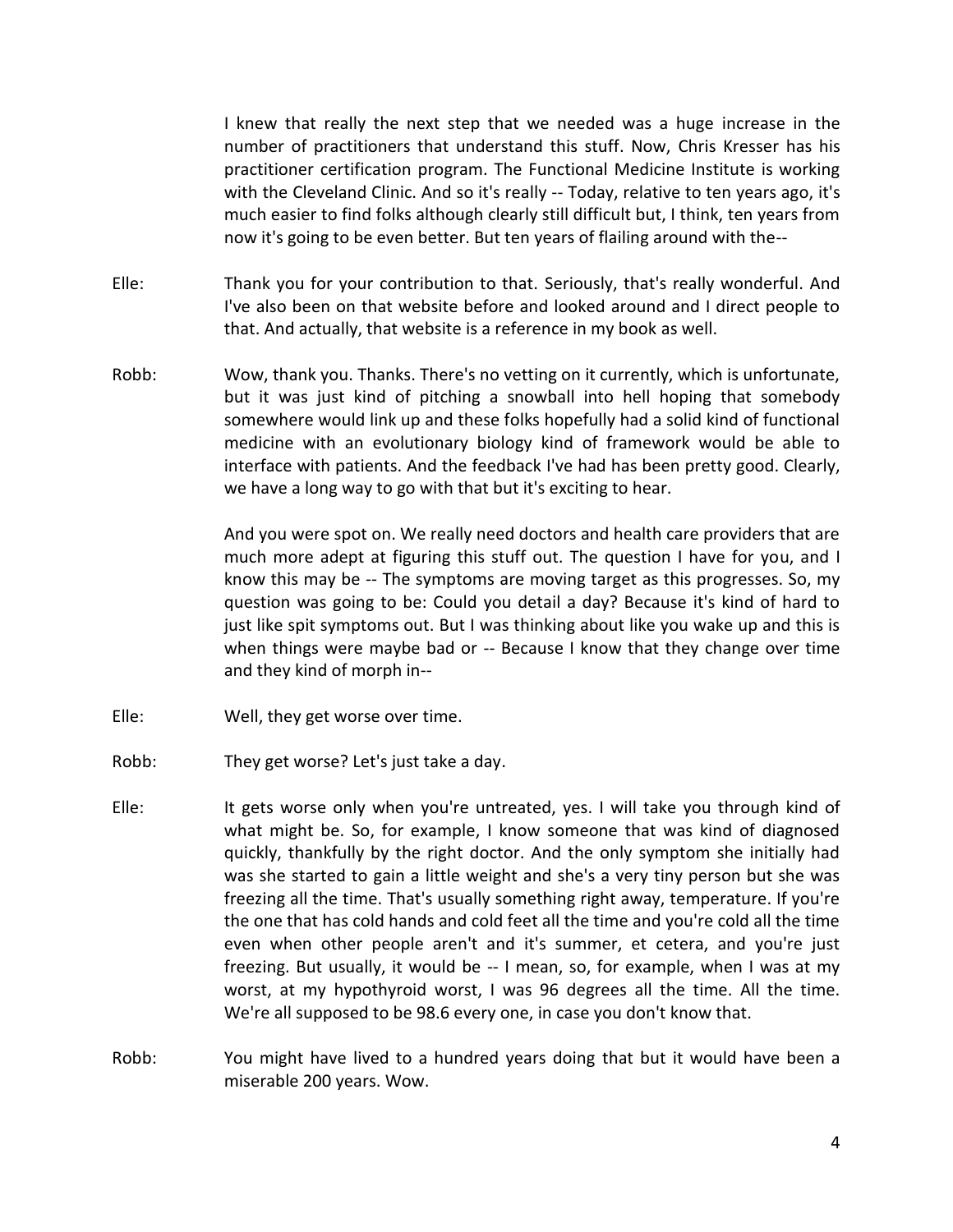Elle: Right. So, very cold. Brain function is one of the things right away. Depression. Brain fog. But really, weight gain, puffiness. But the people that don't experience any, its rare, but the people that don't experience any weight or bloat issues, like bloating issues, they will still experience a temperature issue, a depression issue, a brain issue and an energy issue.

## **[0:10:08]**

So, there are some people that cannot even get out of bed in the morning because it's just so bad, because their adrenals are shot, they have zero T3 and maybe they also have Hashimoto's and their antibodies are out of control. So that would be like your worst case scenario. That combined with like going through menopause, probably your ultimate worst case scenario for a thyroid triad of horribleness.

- Robb: Basically max out your life insurance and just be done.
- Elle: That would be tough. That's the toughest treat. You really need a good functional doctor there because there's a lot of elements. But for most people in general, it starts off with either temperature. It starts off also with infertility and/or miscarriages or anything gynecologically related, even men too, sex drive. That's where it gets us first. Our thyroid gland is the master gland of the body. It is a control of the regulation and production of all the sex hormones and everything else.

Let's just talk about its importance for one second. Everybody, every human being in this world who's listening has a thyroid gland unless it was removed. Rarely people are born without one. Unless it was removed. And if it was removed, you have to give the person thyroid hormones or they'll die. You will not live without a thyroid gland. You will die. So, what do you think is going to happen to you if you live a life of suboptimal or sub parathyroid hormone metabolism? You're going to die slowly and that's exactly what it feels like.

So, it progressed. First, I got my period all the time and it was like, "Oh, what's happening?" Doctor keeps giving me the birth control pill, a band aid, keeps getting worse, keep bleeding through it. Then it was the weight gain. Then it was the hair falling out. Then it was horrible constipation at the same time. And I'm talking constipation that even laxatives won't fix.

- Robb: Wow. Does it ever go the opposite? Do you ever see folks with kind of loose stool within that thing?
- Elle: Usually, that's with hyperthyroidism.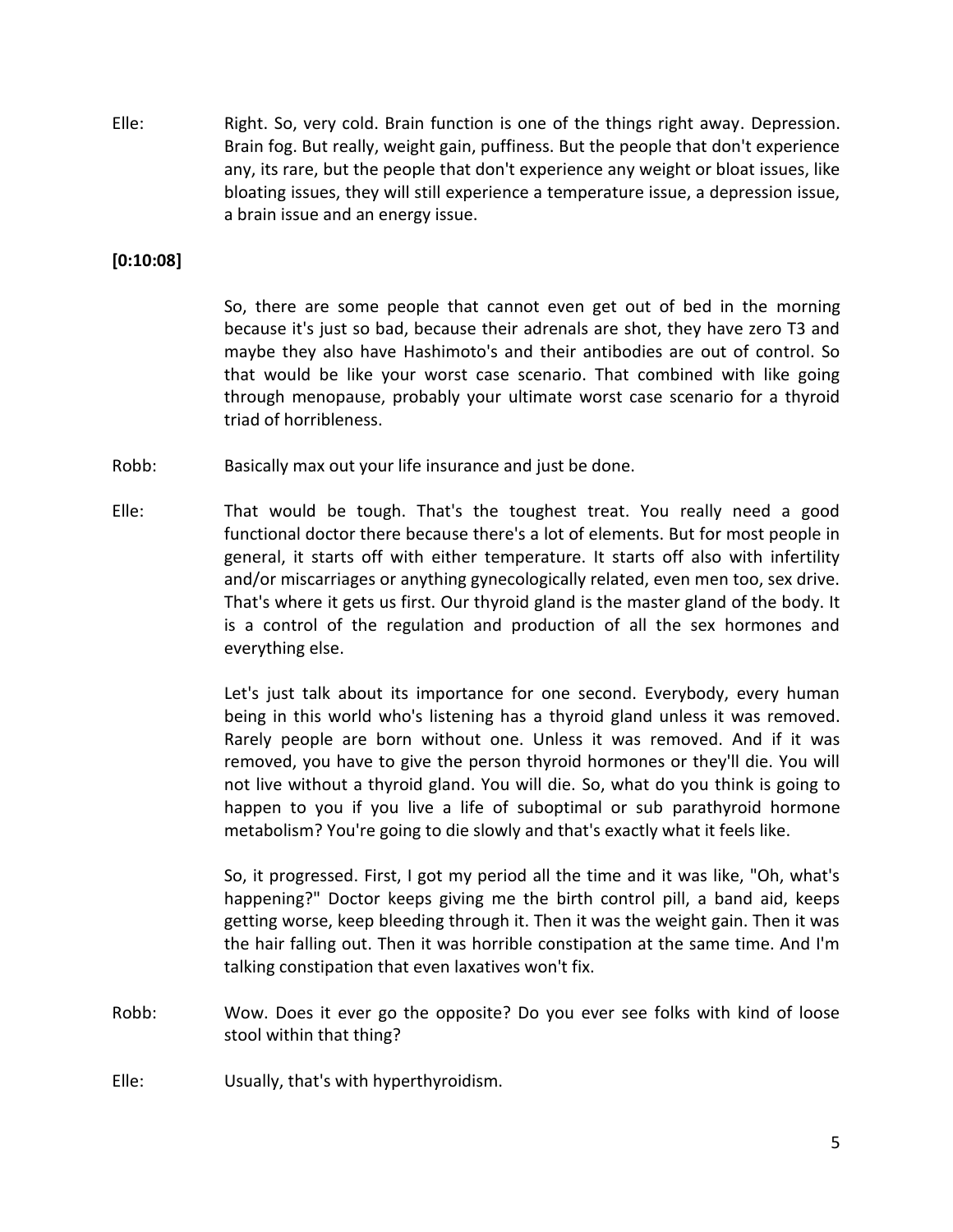Robb: Okay, okay.

- Elle: Or unless there's like a real crazy gut issue going on there that we don't know about like celiac or if there's something going on there. But in general, you rarely see like regular bowels with people--
- Robb: Interesting.
- Elle: Like they won't even be going once a day. That's a real tough symptom for a lot of people.
- Robb: Oh, seriously, yeah.
- Elle: But depression. So, T3 is the main biologically active thyroid hormone and we have more receptors in our brain than anything. So, a lot of people, and this is a real indication, I've noticed that in the past, with friends that I never thought would be hypothyroid, and then over a couple of years you'd start to see people kind of give up on their dreams in life, kind of not care, they're sort of staring into space, they can't really focus.

You feel like when you're talking to them they're not really able to listen. Anyone who sort of like gained weight or given up kind of working out or kind of caring about their appearance even, those kind of personality things that happen with people especially when they get listless and depressed, that's related to thyroid. In fact, every single -- People get so misdiagnosed with bipolar disorder and depression.

And I tell you right now, if you're hypothyroid and you're depressed and then you'll get put on Prozac, it will last you three months and it won't work anymore because you never solved the problem. So, depression, anything mental is huge with this. So, anyway, then you get horribly depressed. Not because you gained weight because you're literally depressed. So, a day in the life of me back then, we're talking sobbing several times a day all day. We're talking you feel so horrible in your own skin. It is so tight.

You have skin thickening. Literally, your skin is thickening. You feel like you drink a bottle of MSG when you bend your leg. You can't even -- It's not I feel uncomfortable in my own skin because I gained weight like normal people in this world when they gain weight. It's a different level of internal wanting to jump out of your skin literally. So you can't even almost live. Every second of the day is horrible because you're living in this body. With every step you take.

And heavy legs are big symptom of low ferritin and also low thyroid. So, it's every movement. It's everything. And then it can get even worse than that.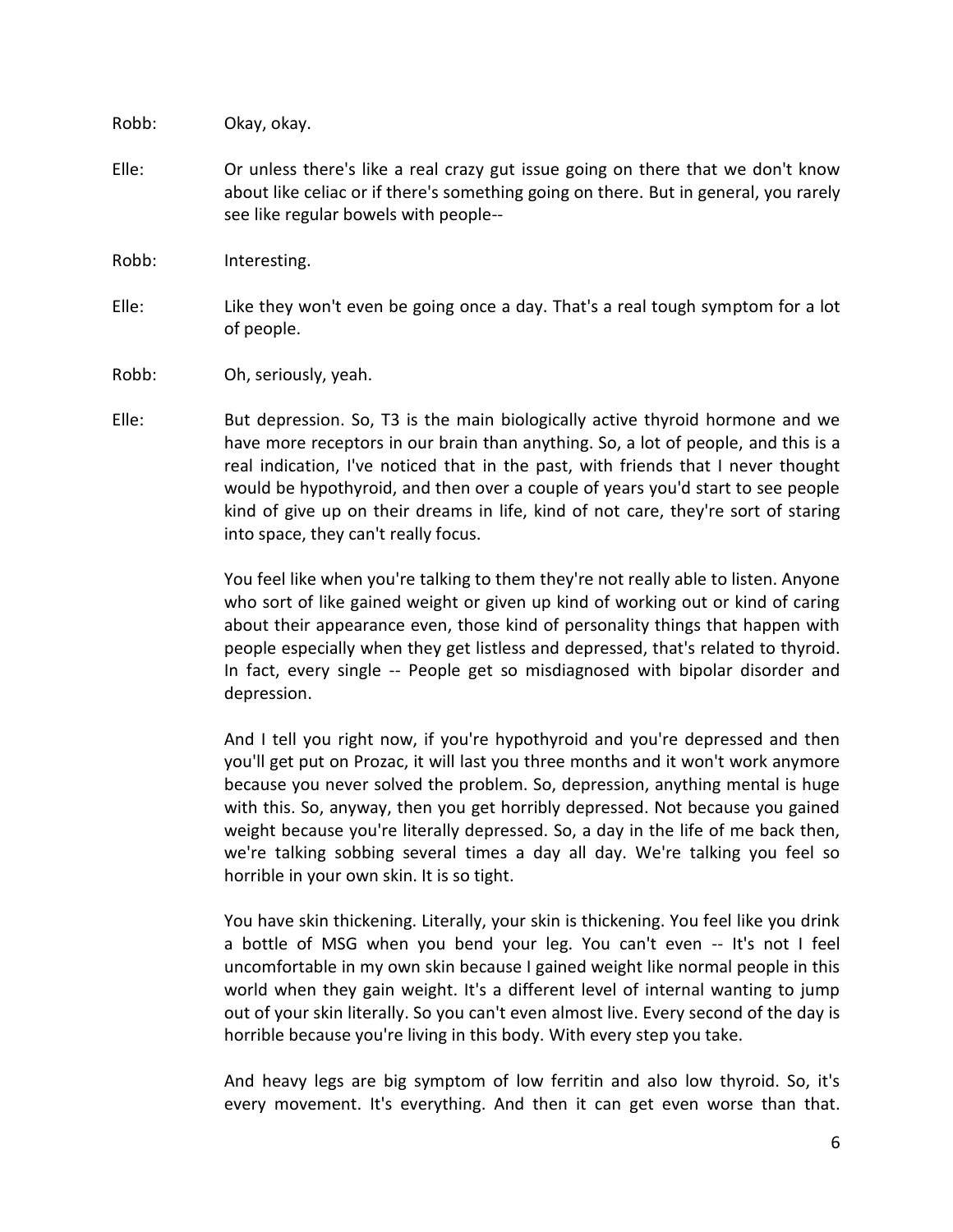People develop -- I was misdiagnosed with polycystic ovarian syndrome. I don't have it, never had it, looked like I had it though. So, you will get a disease you otherwise would not have gotten because you're in a hypothyroid state. That's why it's important to everybody out there, even if you don't have thyroid problem, to assess your status or read my book and figure out how to optimize what you already have going naturally for you so that it doesn't go awry.

Because 25 plus million Americans have thyroid problems. It's on the rise. 200 million people worldwide. It's an epidemic. It's happening even more and more. And not to mention all the people that are already on thyroid hormones and they're not doing well. They're still not doing well because they're with the wrong doctors. They're being mistreated.

Robb: There was just a huge science direct piece basically digging into folks that are on thyroid medication, how are they actually doing and the people were -- I think it was like 84%, 85% of the people who they were doing better than what they were previously but they're still living a very suboptimum life on just every quality of life standard you could care to look at.

## **[0:15:15]**

Elle: Absolutely. And that's the thing is that they just go, "Well, my doctor said my thyroid is fine." Now, I just want to say this. How do you know it's fine? Do you know what the numbers mean? Do you know what your disease mean? And if you don't, now you're the dummy. You have to take responsibility at some point. If you get diagnosed with a disease, you cannot entrust it to someone else. You will work with that person as a partner, hopefully, of course, doctor.

> But you got to get knowledgeable. You got to make sure they're treating you right. You have got to be your own detective here and you have to learn. 99% of the people I know who I talk to that had been on thyroid hormone for years still have no idea what it is, what it does. They know nothing about it. They've just been blindly taking a pill.

- Robb: Elle, when you described some of the symptoms -- A couple of questions. One, how frequently are thyroid issues happening in men versus women and then on the men side so much of what you're describing sounds like all of these low testosterone commercials.
- Elle: That's right.
- Robb: And clearly, like you said, the guy may actually have low testosterone but is it because his testes aren't functioning but actually because his thyroid is off? Because like the polycystic ovarian syndrome, you may actually have PCOS but it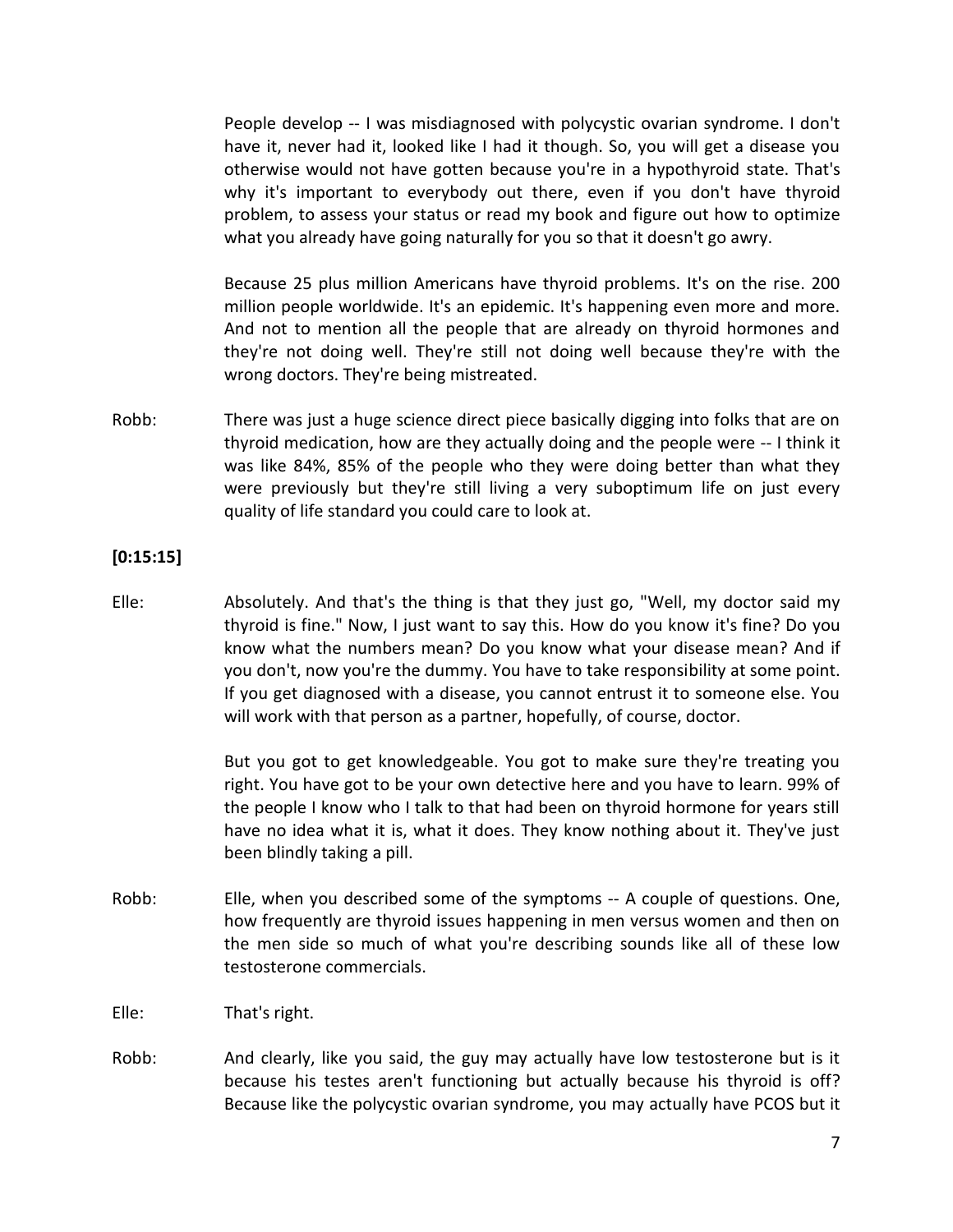wasn't caused by insulin resistant specifically but insulin resistant as a consequence of thyroid dysregulation. So, how often is this happening in men versus women? And then it really seems like this describes a ton of what's going on with this like low testosterone deal.

Elle: Yeah, you're targeting, you're on laser on this one. So, first of all, it's disproportionately a woman's disease. So, like one out of every eight women will get a thyroid problem in their lifetime. Unfortunately, it affects us more. However, it does affect male and female hormones significantly. And again, this is why something like polycystic ovarian syndrome might show up and look like something but when you fix the root cause you don't get that anymore.

> Same with the low testosterone in men. And I had low testosterone. So, when you are hypothyroid, male or female, your hormones are bound to get screwed up. But if it were a guy that had low T, I would say let's test thyroid and DHEA, because that's also an adrenal thing. There are so many guys that are like 43, 44 that are like, "I'm not waking up with hard-ons anymore." And that's kind of like not right. But then you look at their DHEA and it's a disaster.

> Stress of our modern world and all that we know that we've all endured in the past ten, 15 years, if anything, I see people's DHEA tank everywhere -- in 30-year olds, in 4--year olds. So, that in part, plus thyroid, really makes the difference for testosterone in men and in women. And so, usually, when you correct the thyroid, then those things can get back in order. That's the only reason I say when you're going through menopause it's just really tricky because there's another huge element involved and those changes that are happening.

> But in general, when you're not near that, then those hormones should kick back into gear. I once had very low testosterone. I didn't take testosterone to fix that. I just fixed my thyroid and then the symphony of hormones will get back into balance. Granted, it took -- Also, I had low DHEA. I supplemented with that and, obviously, did other things. So, low testosterone in men, absolutely related to thyroid and also adrenal.

Robb: So, Elle, you've mentioned the testing. This is something that, oh my god, it makes me crazy because most testing, they look at TSH, that's it. And there's all kinds of problems with even just the way that they're looking at TSH. But can you walk through kind of what it is, what are you going to get through most doctors and then what do we need to actually be looking at to get the real deal on this? You mentioned reverse T3, thyroid uptake and all that type of stuff. What are we going to typically get and then what do we need to -- And then you mentioned this, how to navigate this in the book. What are we going to experience with our doc in general and then what do we need to say? "Hey, by the way, could we look at X, Y and Z?"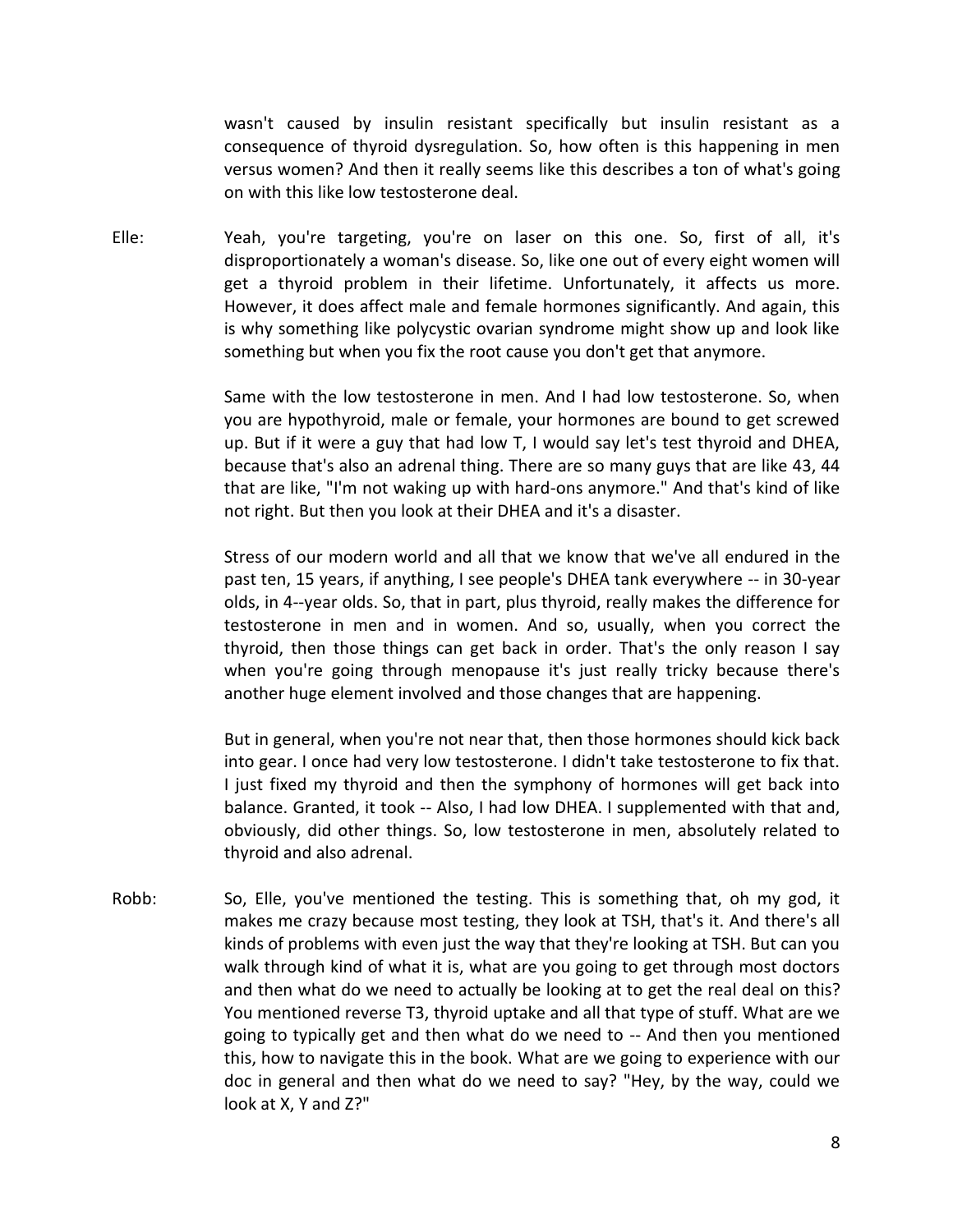Elle: Again, first of all, let me rattle off a comprehensive, like a base comprehensive. I don't think T3 uptake is part of the first order of business with this, that those are kind of when they're used and don't have free T3 around that could be a misstep as well. But a standard comprehensive would be free T3, free T4, TSH, and then the two Hashimoto's antibody test, TPOAB and TGAB. That would be a good starting point. Now, there's also peripherals that need to happen. Ferritin, very important. B12, homocysteine, DHEA sulfate, vitamin D. Those things right there, very, very important to everything.

# **[0:20:03]**

So, that would be the litany I would get for start and then you can go from there and see if you want to do more in depth organic testing or food sensitivity. I think the best way for people to understand this is maybe to explain, because you mentioned the TSH, it's an outdated test from 1973. It's not used anymore to assess thyroid health by people who know what they're doing. And so, I think, the best thing to do here is probably take everyone through a little bit about how the thyroid works.

It's not going to take -- it's just a brief discussion. And also people will really understand how this works. So, essentially, there's three things. I'm not going to get into Hashimoto's right now but there's three things that people just really need to know -- TSH, free T3 and free T4. Now, for sure, when you say T3 and T4, this is how our thyroids work. The TSH is just a pituitary hormone. It is not a thyroid hormone. So, that right there is a problem for testing it solely basing it on that. But again, it's just sort of like 40-year old outdated protocol. It's the same thing as saying saturated fat causes heart disease, just outdated medical wisdom.

So, what happens is when the brain senses that your blood is low in thyroid hormone, it will send a signal called the TSH, thyroid stimulating hormone. It will send it to the thyroid to say, "Hey, wake up. You need to produce more T4 and T3. Get going." Now, the thyroid can take, accept that and then pump out the right amounts. It can accept that message and not pop out the right amounts. It can pop out the right amounts and those right amounts might not be converted or dealt with properly. That's a whole other story. and I do get into all that in my book.

But essentially, everyone needs to know this. When the thyroid is working properly, it emanates about 80% T4 and 20% T3. 50% of that T4 is going to be converted into T3. And now people are going, "T4, T3, I'm confused." T3 is the only biologically active thyroid hormone that's necessary for life. T4 is just a pro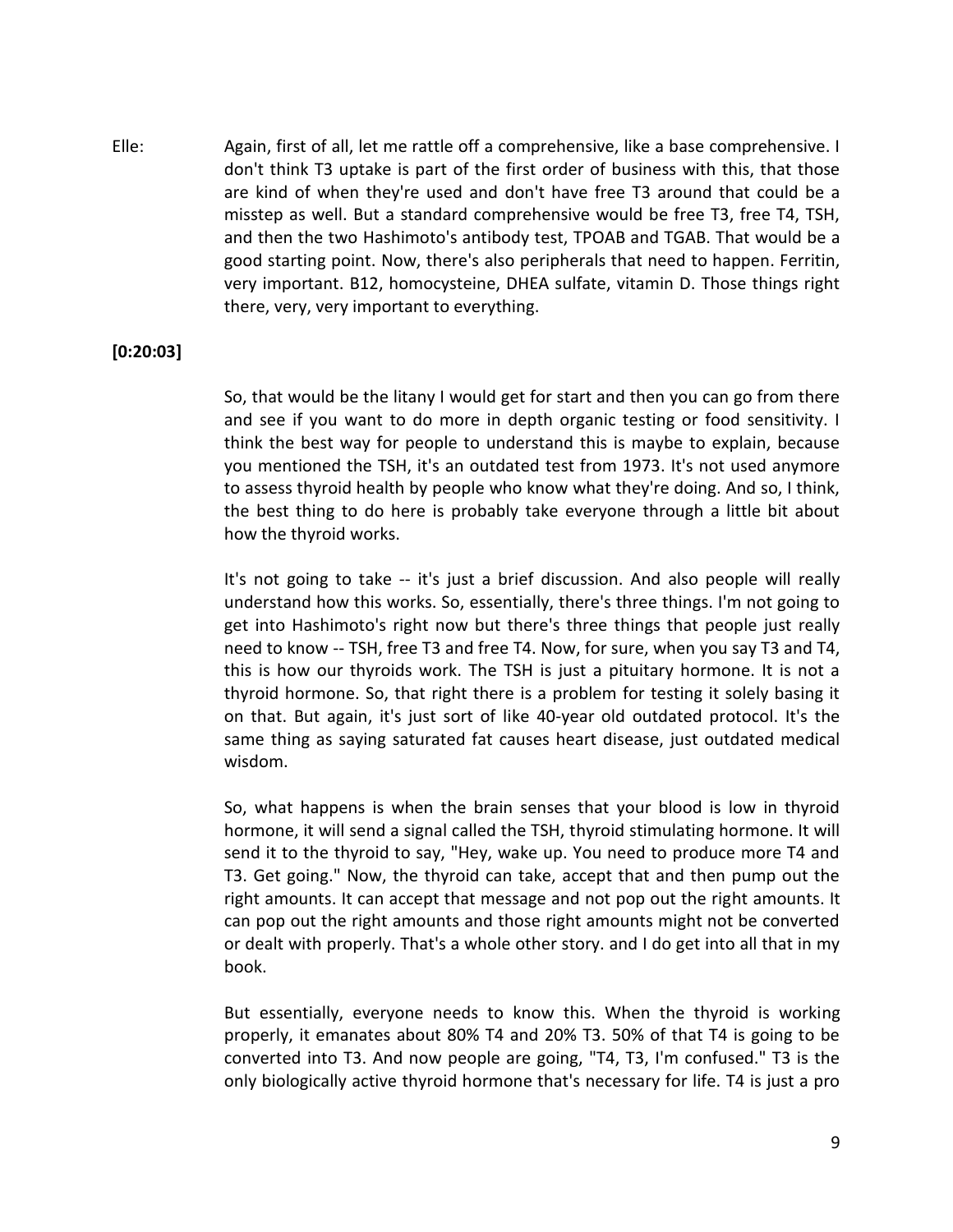hormone. It is useless unless it converts into the thing that matters, which is T3. It's useless.

So, most doctors, most endocrinologists, will test TSH and T4. They're using real old school data. They're also almost 99.9% of the time prescribing Synthroid only as the only course of treatment. So, Synthroid is just T4 only which was like sort of the first big pharma move back in the '50s as far as thyroid treatment goes. So, let's say you're an endocrinologist. You've put a patient on T4. And all you're doing is testing their TSH and T4. You're not even testing the thing that matters. How do you know it's even converting into the thing that matters?

And here's why I could tell you it matters. I have not had T4 in my body for four years. I'm on T3 only. If you tested my T4 every single day for the past four years, it will say 0.00, something like that, really low. It's not necessary. It's just a pro hormone. And if it doesn't do its job, it doesn't even matter, you could give a patient thousands of pills of T4, if it doesn't convert -- So, there's the problem right away.

Not only are they assessing thyroid status from a signal being sent. The reason we test T3 is what's available and free and unbound and available in our blood? And free T3 results correspond with how people feel. Now, most of the population who has normal working thyroids, good metabolism, feeling great, their T3 is usually around mid-range. So, on a scale of like 2.0 to 4.0, probably 3.0. That's average population.

Well, for people that are on thyroid hormone replacement, they usually need a higher T3. So, endocrinologists now, again, the problem with these old school outdated medical doctors because they're now looking for everyone's T3 to be in the same range. They're also not even testing free T3. They do not believe it matters. This is just, again, outdated, just have not looked into latest research on this subject. They're just going by what they learned in medical school. So, not only are they testing the things that don't matter, they're resistant to testing the things that do matter. And at the end of the day, all that matters really is your free T3, with how you're feeling.

I mean, these other tests are interesting and necessary. TSH is still necessary because it can tell us something. If it's super, super high, it usually means that the body is screaming for thyroid hormones. If it's super, super low, there might be a pituitary or another kind of issue there. Maybe the person is starving themselves. They just need to eat a little bit more. The primal signal has been sent. This is all primal and Paleo because our bodies react, our thyroids react to the messages that's sent.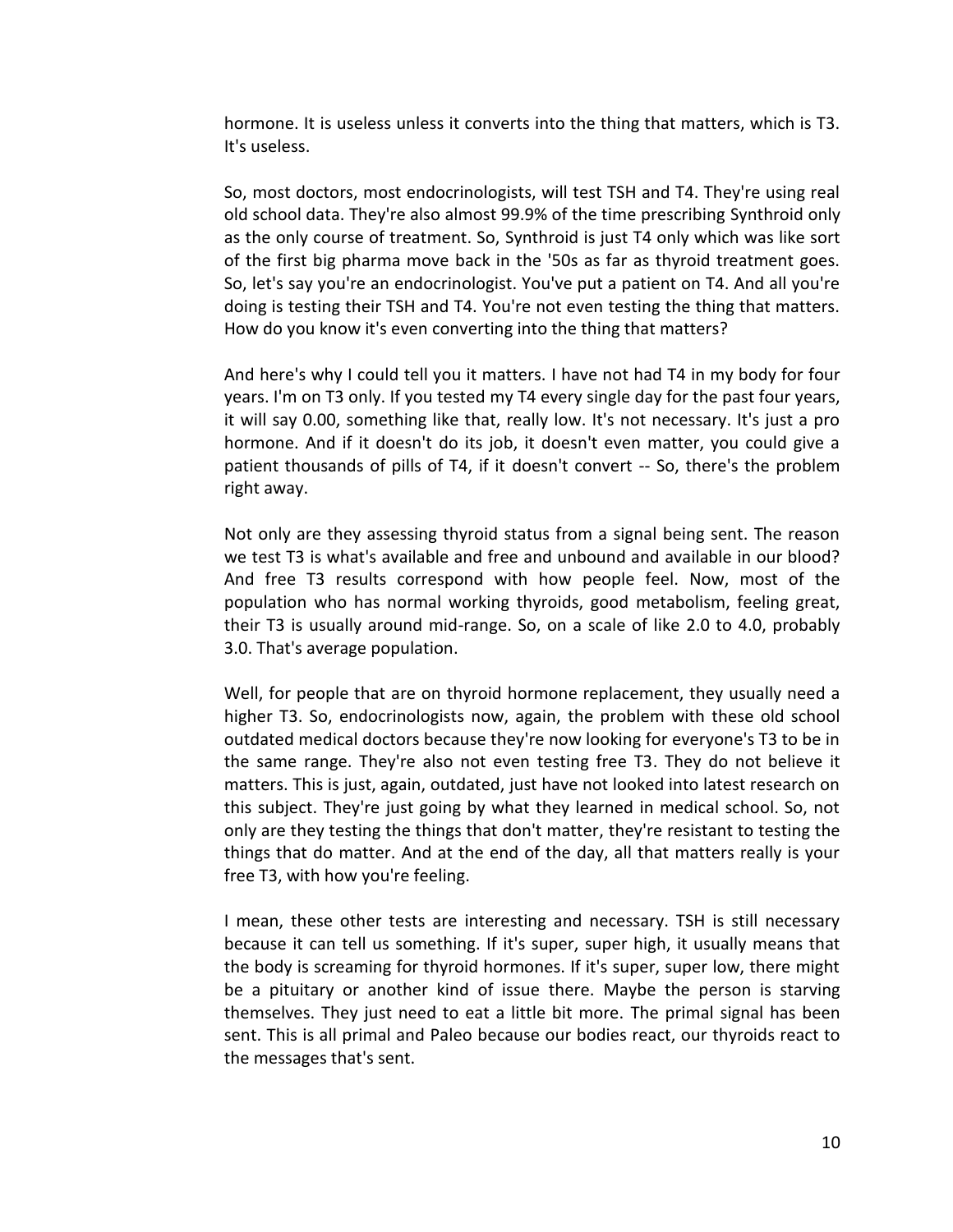So, if you're like starving yourself and you're having a low carb low fat existence like I was, the body goes, "She's starving or running from danger and we better shut down this fat burning hormone T3 and not have it convert because we don't want her to become hyper metabolic. Furthermore, we're going to lower these hormones. We don't need her to get pregnant right now. So, I'm going to decrease your sex drive, et cetera, et cetera." You see where that's going. Do you know what I mean?

- Robb: Absolutely, yeah.
- Elle: There's where Paleo lifestyle comes into play in terms of how to ultimately ultimate blood glucose management, ultimate adrenal management. Those things are both related to thyroid. They're very important.

## **[0:25:07]**

So, with regard to these blood tests, going back, again -- Now, for example, if you look up T3 or liothyronine sodium, which is technically what T3 is, 100,000 body building websites will pop up. That's weird. Well, what they do is they jam themselves with T3 before a competition for about six to eight weeks so they can burn as much fat as possible. Why is that? Because T3 is the most potent fat burner we have. It's the regulation of temperature. It's why a hypothyroid patient with low T3 is freezing. It's also why a hyperthyroid patient with too much or the over production of T3 is usually sweaty, clammy, loose stools, anxious, jittery, bug eyes, kind of gain weight.

It's a Goldilocks situation. Do you know what I mean? And we can gauge that through dosing symptoms and temperature. It's just completely solvable. So that anyone that's out there suffering is either probably being misdiagnosed or they are with a doctor who doesn't understand how to treat it.

- Robb: My head is spinning right now. I'm thinking--
- Elle: Sorry. There's a lot of information.

Robb: No, no, it's fantastic.

Elle: I want to get into TSH too. So, for example, here's another problem.

Robb: Then I want to talk a little bit about food because the higher carb versus lower carb and all that stuff. Yeah.

Elle: So real quick at the TSH and other problem that people run into. What I'm about to say does not apply for people on T4 only. If you're on Synthroid only or T4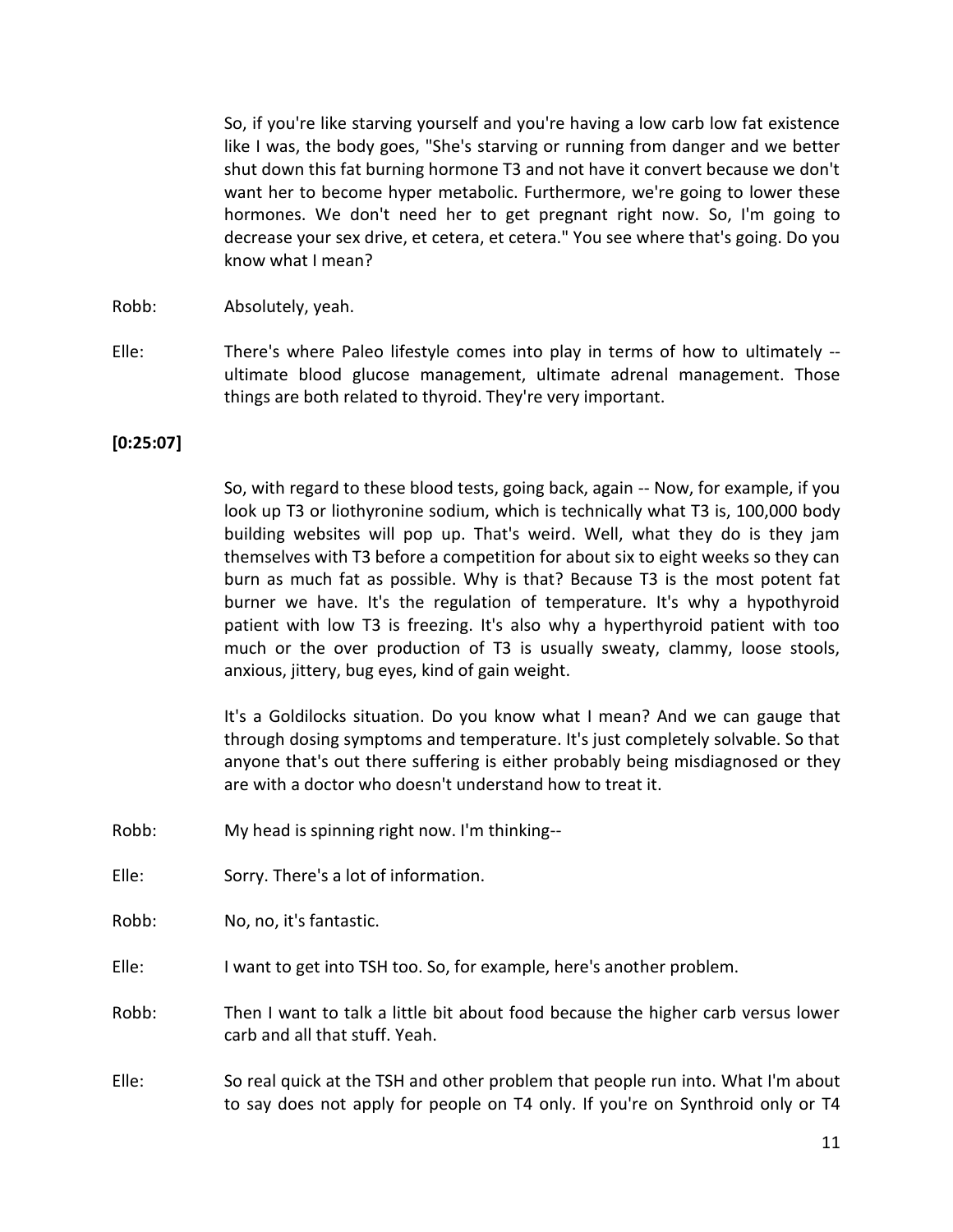only, which is levothyroxine, this would not apply to anyone on T4 only. But for the people who are on a T4-T3 combo, which by the way, is most an endocrine mimicry because our bodies do not rely on T3-T4 conversion alone. Our thyroid pumps out 80% T4, 20% T3 and then the rest of that is going to be converted. It's almost like T4 is this nice slow release mechanism that doses us when our bodies need T3 and whatever T4 isn't used is going to be flashed out through reverse T3. It will be converted into reverse T3 being the inactive form.

So, what happens in a reverse T3 situation, and we don't have to get totally into that right now, but that's where the T4 is not converting into the biologically active T3. It's converting into the inactive. This could happen again. A normal person with normal thyroid function who is training for a marathon, maybe they're not eating enough calories, they're overstressed, they might have a reverse T3 problem.

Stress can cause a reverse T3 problem. Because again, the message is I'm stressed in some way, inflammation, cortisol, whatever it is, and so the body goes, "Let's take this metabolic situation down while we figure out and can help this person otherwise." Do you know what I mean? So, that's where reverse T3. It is the same feeling as hypothyroidism. You can be on thyroid hormone and be hypothyroidism with a reverse T3 problem.

So, more and more people are having those issues probably because of stress in our society and poor diet. It's important as well to -- I should add reverse T3 to that comprehensive list of tests I just mentioned. I probably forgot to do that. And what we do is we gauge the ratio between the reverse T3 and the free T3. And usually, a ratio of 20 or higher is optimal. Mine when I had a reverse T3 issue, my ratio was like 12. And it was also high in the reverse T3 range.

But sometimes, you just can't go by reverse T3 because it might be like in the range not too high but what really matters is the ratio and then you can tell someone has got a reverse T3 problem. So, let's get back to the TSH, the signal. People who are on T4-T3 combinations who are with uninformed doctors still, those doctors will be afraid if they see a suppressed TSH. Meaning, it will look like 0.0. And actually, this happened to Tony Federico, Paleo Magazine Online.

We had a podcast about this and we kind of saved him from being… he had an endocrinologist who was afraid because the TSH was zero. Here's the thing. TSH suppression is not at all bad for you. But doctors, because of a 40-year old outdated protocol, are still afraid of it and think it causes cancer and heart disease and all those stuff, which it doesn't. My TSH has been suppressed for like 13 years. And most people who are optimized on a T4-T3 combination will have a suppressed TSH.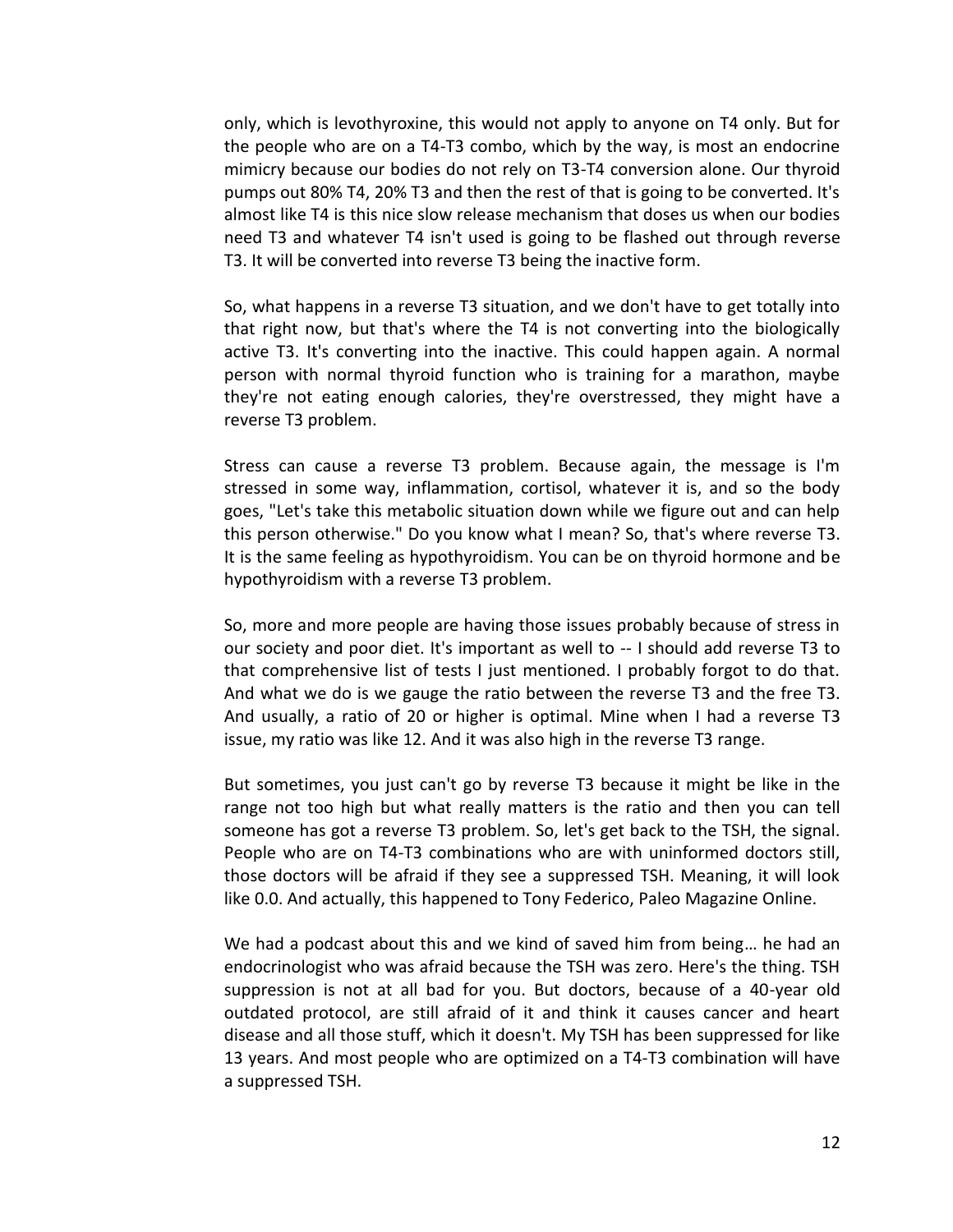And I talk all about this in my book with the doctor, Dr. Foresman, who is a great integrative functional medicine doctor and also a primal doctor. And we have an in depth Q&A. No one has to believe me. What does she know? Well, I've got a doctor in the book and you can read what he has to say about it. But essentially, there's these false fears out there. I mean, when I had to take T3 only, I had doctors tell me I was going to kill myself. I had doctors saying, "I can't prescribe you that. I'll lose my license."

Robb: Right, right.

Elle: And it's just crazy. It's just not true.

Robb: But, I mean, if T3 and, let's just say, T4 issues are addressed but mainly T3 then there shouldn't be any need for a signal, thus, producing TSH.

#### **[0:30:05]**

Elle: That's right, because you've got enough on your system. So, why is the wakeup call being sent?

#### Robb: Right.

Elle: It's almost like also -- Think about it. If I order something, if I order a book from your website and I never get it, I don't keep ordering it. Do you know what I mean? I don't keep checking it that. I go like, "Let's check shipping." All that matters is I get the damn package. It doesn't matter -- right? So, again, it's this false sense of they're afraid of this TSH somehow going zero but all the doctors in the know who know what's up, what happens is it's not the goal to suppress the TSH when you're on T4-T3 combination or T3 only. It's just what happens usually.

> Most people that are optimized, feeling great, their TSH will be 0.01. Their free T3 will be above mid range or top of the range or a little bit over and their free T4 would be like 1.3 to 1.4 and that's roughly what it is. Now, I just want to say out there, one of the reasons I wrote this book -- I've read every book on thyroid health, even all the recent ones. I've read all. Because, obviously, I was trying to solve my problem.

> There's a couple of good ones out there. But the reason I wrote this book is this was the book I couldn't find. I put blood results in there. You will see before and after. You will understand how to look at lab work. This is really important for patients. A lot of thyroid books, they don't tell you that. It's like there's not only that, there's before and after stories and also pictures. I wanted to see, I wanted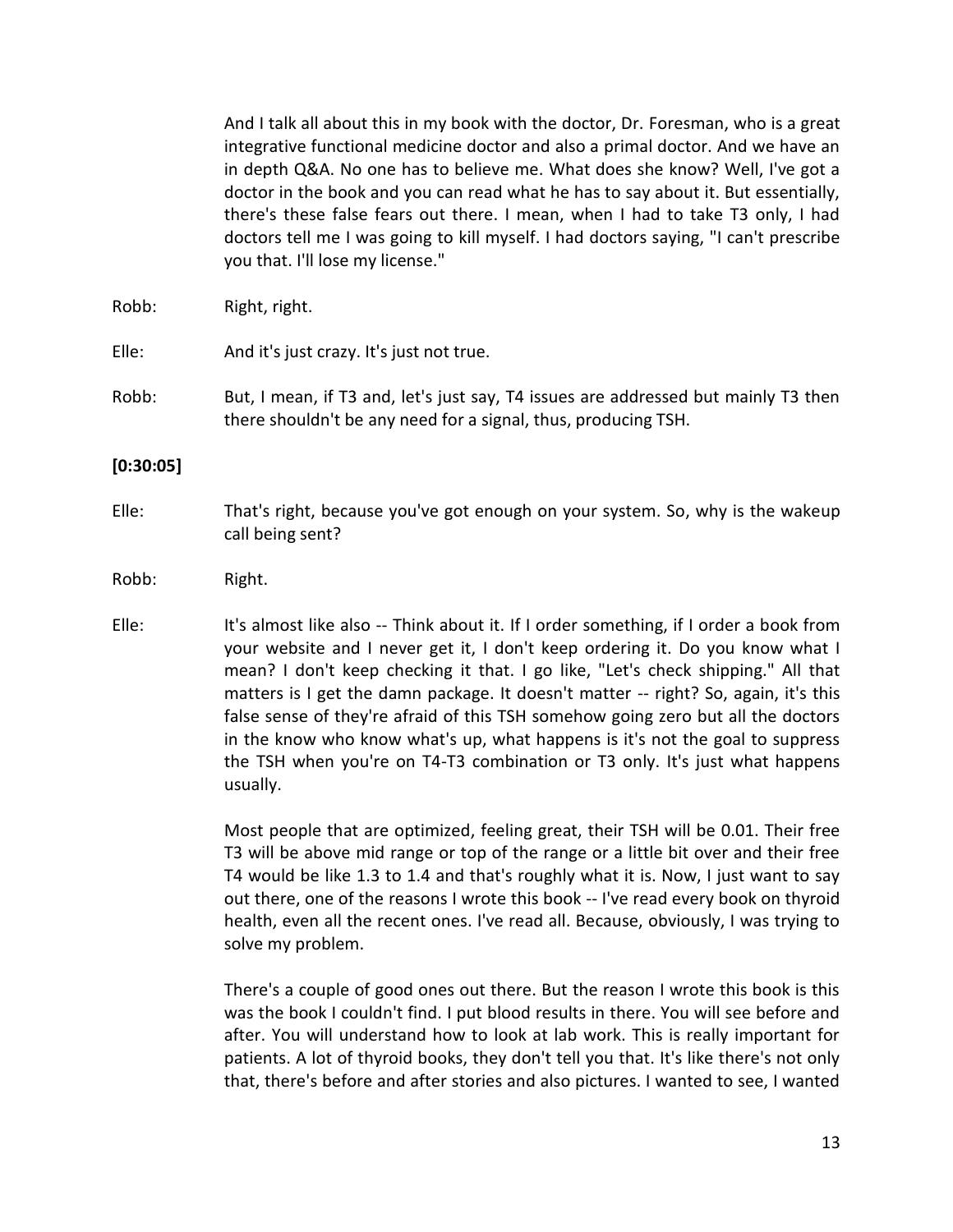to be inspired. I was fat and bloated and miserable. I wanted to be inspired by someone who had achieved it.

One of the reasons Paleo Primal low carb -- and we'll get into that in a minute - is so applicable here especially to most people become insulin resistant in a hypothyroid state, if it's gone on too long. And you know what's the way to reverse that, right?

- Robb: Reduce our glycemic load and then, yeah, magic happens with that. I just really quickly wanted to circle back. When you were mentioning that the TSH would go potentially to zero, this is only in folks that are replacing thyroid exogenously?
- Elle: Correct.
- Robb: Right, okay. I just want to clarify that. Yeah.
- Elle: If you had a suppressed TSH and you are not on any medication, that probably would be a hyperthyroid situation.
- Robb: Okay, okay
- Elle: Someone who has horrible symptoms there, yes. By the way, you do not want to suppress TSH if you're on T4 only. You do not. That would make you hyperthyroid. But if you're on -- And by the way, it's just my opinion -- there's T4 only, there's T4-T3 combo either in the choice of natural desiccated thyroid or compounded T4-T3, or there's T3 only. Those are the three options. The most endocrine mimicry best way to go is usually NDT or T4-T3 combo. Not T3 only and not T4 only.
- Robb: Interesting. So, why have you gone the T3 only route?
- Elle: Well, I didn't have a choice because -- here's the thing. The only thing that converts into reverse T3 is T4. So, when I had a very serious reverse T3 problem, which you can sometimes fix without going on T3 only. Meaning, there's underlying causes of reverse T3. You can fix those underlying causes like adrenal issues, iron storage, stress, do a liver detox, gut issues. You can attack all that stuff naturally. You can ever lower your dose a little bit and maybe add a little T3 while you're trying to figure out.

I did everything I could to not go on T3 and reverse my reverse T3 problem and that did not work. So then in that case, the last resort for all patients who have a reverse T3 problem is to go on direct T3 because it doesn't convert into reverse T3. This is way you look at it. It's like when a T4 converts into the inactive form of reverse T3 it can also be looked at as like guards that are blocking the T3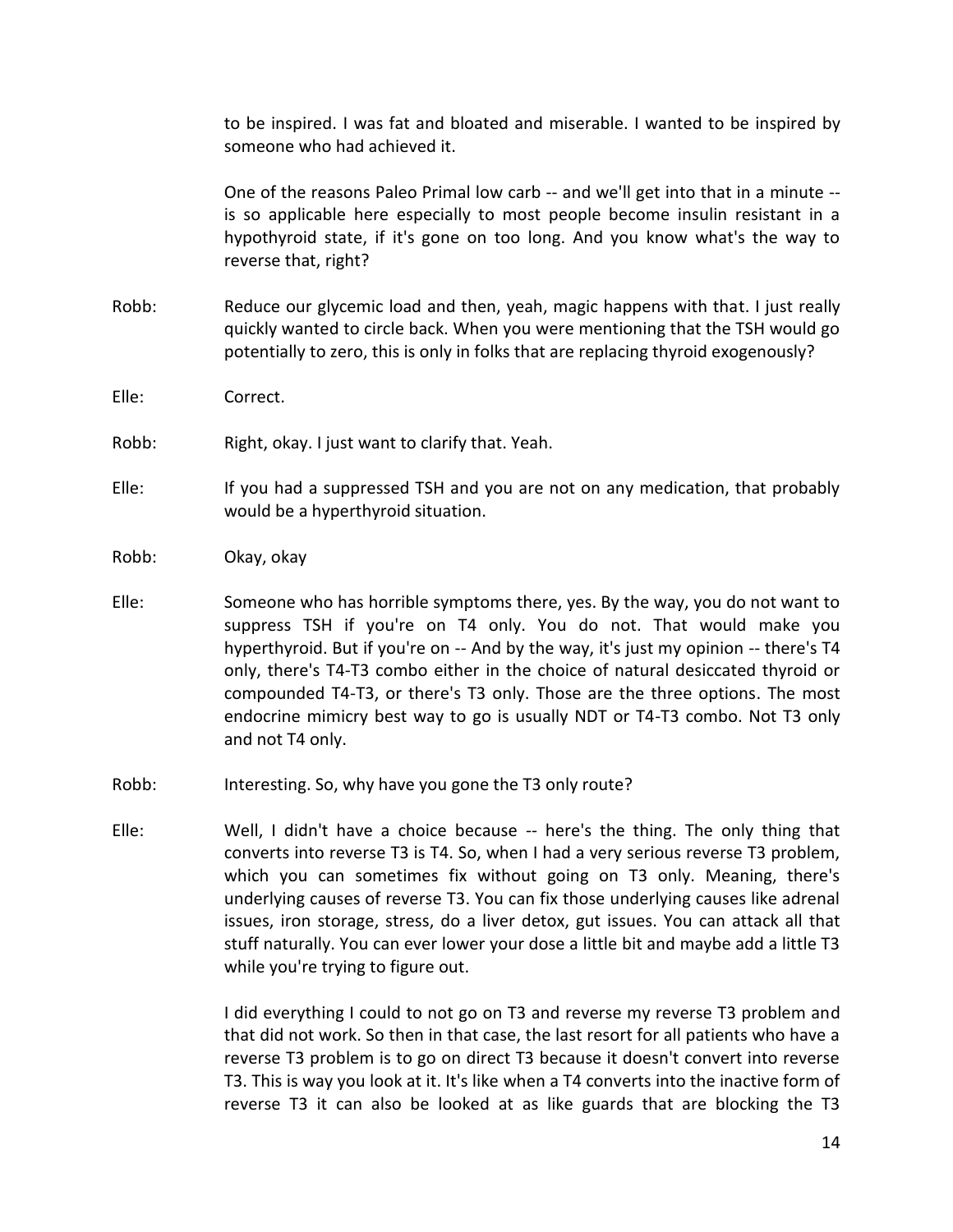receptors and not allowing it in. Reverse T3 kind of go, "Uh, uh. You're not getting in there." And like the T3 just kind of like, is like in a pool, in your blood. That's why someone with a reverse T3 problem can have decent levels of T3.

- Robb: Inactive.
- Elle: And the doctor might go, "You're fine." But they're not testing reverse T3. They don't realize that that's where most of the conversion is happening. So when you start to take T3 only, it takes about eight to 12 weeks for those receptors to sort of clear. And again, I'm just talking like as layman term as I can about how someone can visualize this. But you start to feel better right away but you -- So, essentially, the protocol is you would wean off of T4 or T3. Or if you're not on it all then you just start T3 and then you build up that dose and then you wait for that stuff to clear.

You make sure you correct underlying issues like Lyme disease or a chronic infection or even a crazy car accident can make somebody go into a reverse T3, say. So, once you correct the underlying issues then you can go back on natural desiccated thyroid or something else. I totally plan on doing that. But because it had failed me once, there is still a risk that if I go back on it, it will not convert properly. And that's okay because that's fixable. I just didn't want to do it while I was writing a book, you know what I mean?

## **[0:35:06]**

If I have to go through a hypo phase or it doesn't work, I didn't want my brain to be affected like I know it will be. So, I'm basically waiting a little bit and, hopefully, will go back on natural desiccated thyroid and it will work great for me.

- Robb: Got you. Do you have any sense of what was driving that reverse T3 conversion? I know like elevated cortisol levels, cytokines from gut dysbiosis are factors that can play into that. Like do you have any type of a sense of what may be causing that and how are you going to kind of differentially diagnose or play with that to kind of figure out what is the issue?
- Elle: Well, when I look back and -- So, even though I had solved that first bout of hypothyroidism and I was doing well in natural desiccated, I still didn't understand Paleo Primal. So, I still then was on the chronic cardio train and everything else. A selenium deficiency can cause it. in fact, everyone on thyroid hormone replacement should take 200 to 400 micrograms of selenium every day. But I actually ended up getting tested later. I did have a selenium deficiency. That could have caused it.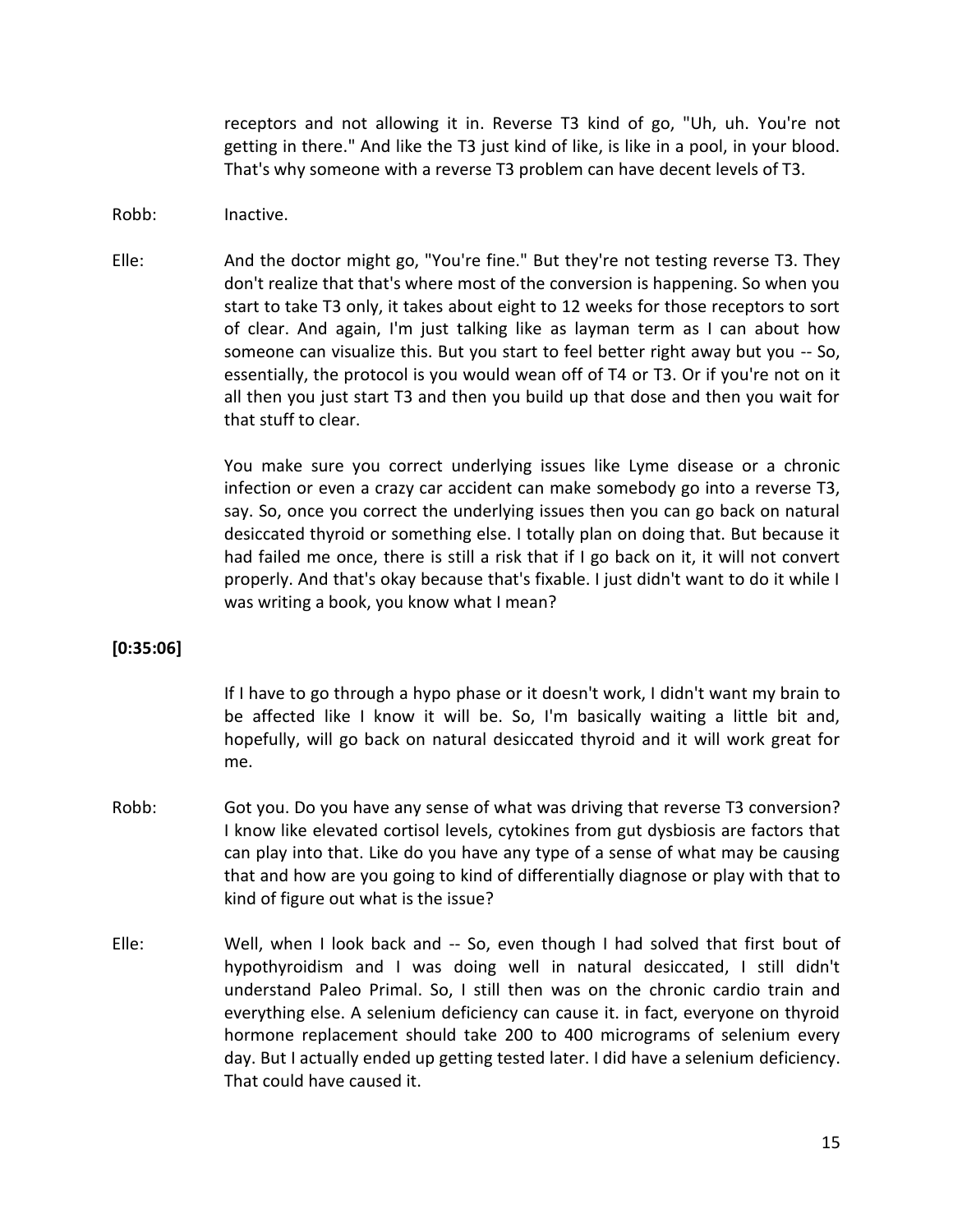I also went through a very stressful year. Like when I look back, I was ending a very stressful year when my reverse T3 situation started. Yeah, stress, cortisol, all of those things. I mean, when you have a reverse T3 problem, you have to, whether naturally or through medicine, you have to chill out. That's sort of my belief on what caused it. And also too, I might have been at one point towards the end there may be on too much thyroid hormone, which could have just contributed to it a little bit.

But at the end of the day, I kind of look at the lifestyle, you know what I mean? And so then on the second bout -- I mean, actually, that's why I discovered this connection and why it's really essential. Because for years, people were like, "Oh, you should write a book on thyroid." I'm like, "Well, what hasn't been said about it? It's already said." Until I went Paleo Primal and dropped my medication in half and finally started to get rid of this insulin resistance and realized that all that you know and your audience knows.

- Robb: So, let's talk a little bit about that shift then to kind of the Paleo Primal focus. There's a lot of, man, it's honestly confusing for me. I see a ton of people with thyroid issues that eat a lower carb diet, feel better. I also have seen some folks that were eating possibly too low carb or too low carb with too much intensity. I'm still absolutely befuddled by that because we have some really long running examples of like children who've been on ketogenic diets for ten years, 15 years and we don't see huge amounts of thyroid dysregulation in these kids.
- Elle: That's right.
- Robb: Yeah. So, I mean, is it just poorly composed? Is it that like Paleo Primal is so satiating that it's really easy to undereat?
- Elle: Good point. There you go. You nailed one of them on the head. I like this issue because it comes up a lot. And there's communities in talk boards, "Oh, you know--" I even had someone email me recently and goes, "Oh, but I'll make sure I'll get enough glucose so that I can help produce T3." I'm like, glucose isn't making T3 in your body. That's not how this works, right?

Here's a couple of thoughts about this. Number one, we would not be here today if low carb, high fat diets cause hypothyroidism. Population would just never happen. People would not have been able to get pregnant or come to full term with the pregnancy. That we know right there. So then, what it is it? Number one, I would venture to say that anyone who went low carb and high fat and became hypo or had thyroid issues, I would say, first of all, how are the vitamin D, the ferritin and all the other things going on? To start, gut issues. What else is going on?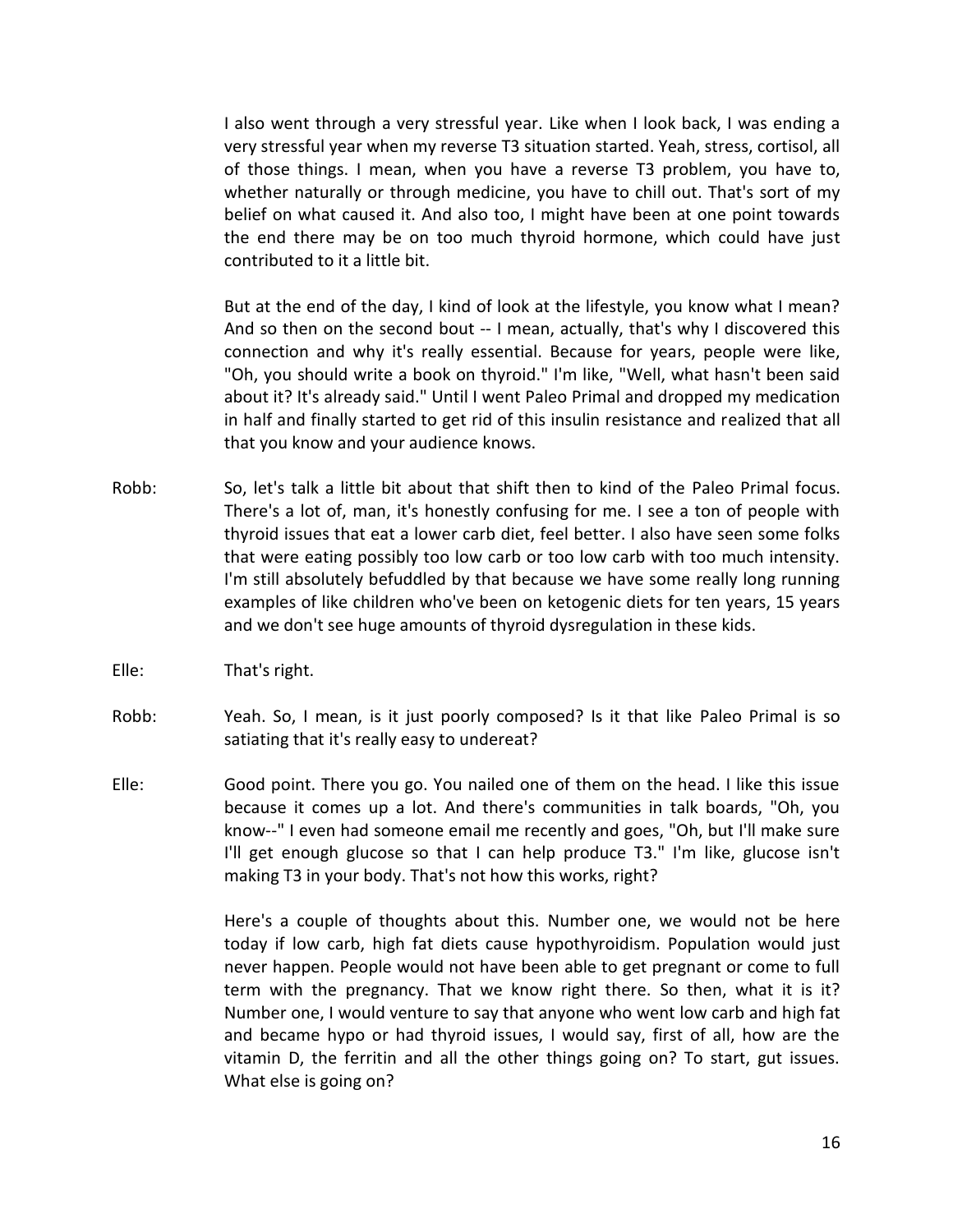They might have been deficient already before starting a Paleo Primal path. So, there's so many other factors other than just low carb. That starts off. I agree with you on the satiation. I feel that some people can get their appetites so suppressed. They might be restricting calories in such a way that could be sending a message to the body that they're starving. It's not necessarily a calorie thing, I think. I think it's about just making sure you're still getting enough nutrition and not sending the starving message.

I don't mean like intermittent fasting kind of starving. But I mean, you know what I mean? Like long term real serious calorie restriction. And people can get excited about that because they go keto, their appetite is suppressed and they're like, "Oh my god, I'm only in my 500 calories a day."

- Robb: And I feel great, at least for the first month.
- Elle: Right. They're feeling they might drop some weight so they might go even crazier with it and then forget about making sure the higher fat.

## **[0:40:01]**

But if you're doing it right, thyroid problem shouldn't happen. Again, there also might be a selenium deficiency there. There might be low ferritin. There might be cortisol issues. So, to say that low carb high fat causes thyroid issues is insane to me. That makes no sense. I think there are these other factors involved that have to be quantified in each case.

#### Robb: Do you have--

Elle: Now, there might be reset. Like it lowers a little bit. I think even Jimmy Moore talks about that in Keto Clarity about how someone goes keto and their T3 levels might go down. But that also, just so you know, when you become -- And the reason I know this is because I'm on direct T3 which means I can sense changes very, very quickly because it peaks and dissipates within four hours and I dose about four times a day.

> So, what I can tell is that -- and I've done some experiments. I've tried to go as low as I can with thyroid hormone. I've tried to see what's too low, what's the sweet spot. And what I've noticed is the lower carb you get and the more calorically efficient and just healthier you get the less T3 you need for the taxing job that you've given up before when you were in an unhealthy state or eating a ton of carbs, et cetera.

> So that might be showing up on blood work. I don't know if those people though are feeling hypo. That's really the determining factor. How do you feel? If you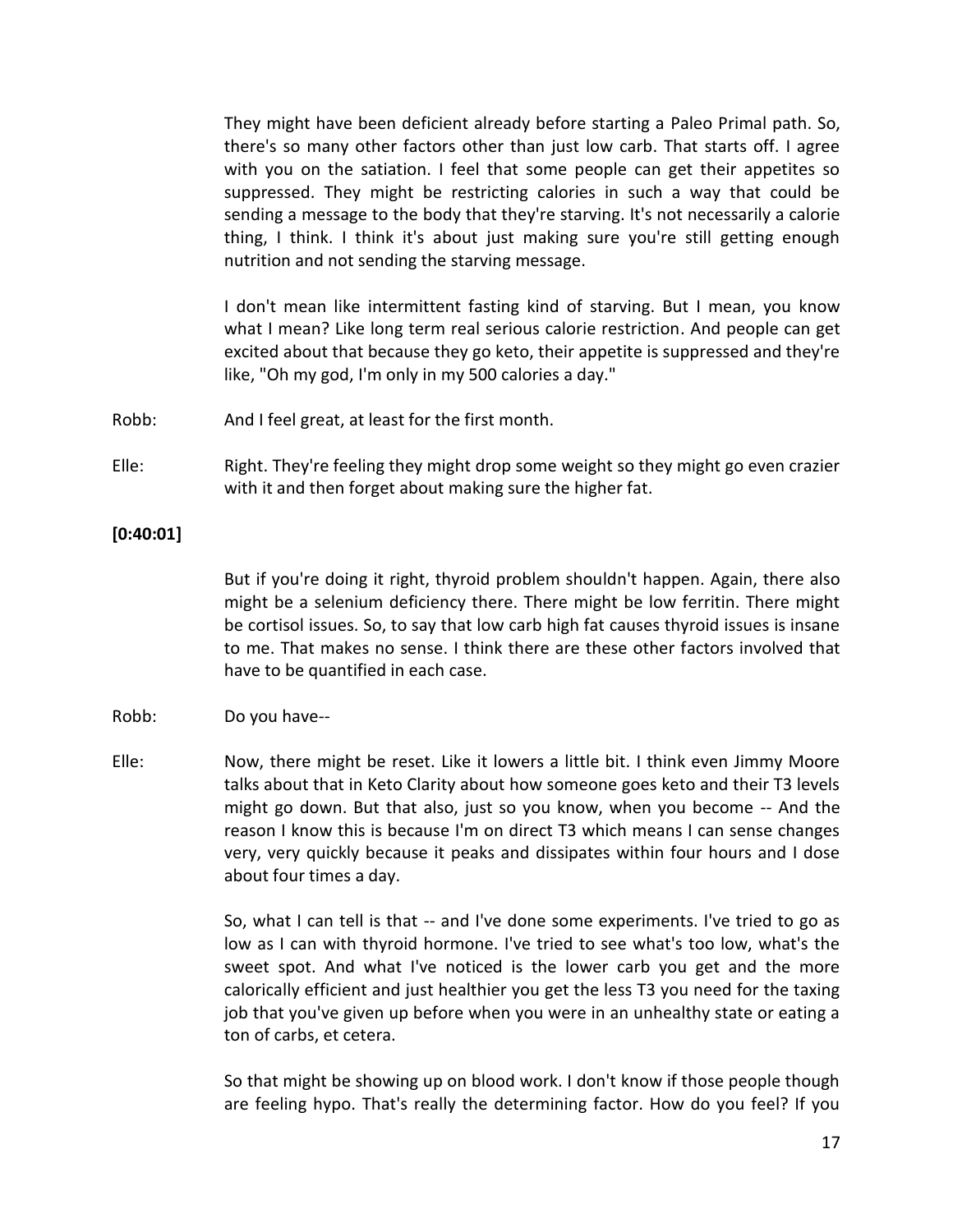have hypothyroid symptoms and your free T3 looks great, you still maybe hypo. But the doctor might go, "No, your free T3 is fine." Vice versa. Someone will have low free T3 and feel great that way but I would feel hypo and horrible with that free T3. So, I would venture to say like of the people that were tested that went keto and maybe their T3 lowered a little bit, were they feeling hypothyroid?

- Robb: Cold, right.
- Elle: Like you can't say someone's hypothyroid. Like I had a doctor once tell me because of the free T3 result that I was hyperthyroid. And I said that's just guess work. There's other symptoms involved in hyperthyroidism. There are clear signs of over stimulation that you can track -- temperature, pulse, blood pressure. There are so many other things. And 'm also just happen to be a fast kind of high energy talker. I'm from downtown Chicago originally. I have always been this way. And I had a doctor even tell me, she goes, "Well, I can tell you're over stimulated by the way you're talking." And I'm like, "Oh, lady, you don't even know who you're dealing. You have no idea."
- Robb: Come visit my family.
- Elle: Right. That's the biggest ridiculous statement made by a doctor ever. So, hyper or hypothyroidism isn't determined by blood work. It's determined by blood work plus symptoms. Again, in these cold studies where they see T3 lowered, were they hypothyroid? I don't know. They were just doing fine and their levels were lowered because they became more efficient and their body didn't need to produce this much T3. Do you know what I'm saying?
- Robb: Right, right. So, maybe as a -- and I know you go through this in the book. But as people enter into this, keep an eye on what symptoms so that you could dig a little deeper. Like if you are new to Paleo Primal, you're modifying your diet, you cruise along pretty good. But then you're suddenly noticing, "Man, I feel like I need a sweatshirt," and it's really not that cold out and stuff like that. Then we start looking at selenium deficiencies. And clearly you go through this kind of process in the book. Ferritin and some of the other things that maybe the real factor and not necessarily that there are too many or too few carbs for your particular situation.
- Elle: Absolutely. And also too, I mean, it's so individual, not just carb tolerance, but think about -- The people who are out there that then want to jump into a Paleo Primal life, were they wanting to do that because they were getting fat? And were they getting fat because they were already suboptimal thyroid? And then jump to the low carb and then it just made it worse because they didn't correct any of these underlying issues that had to do with that in the first place. Do you know what I mean?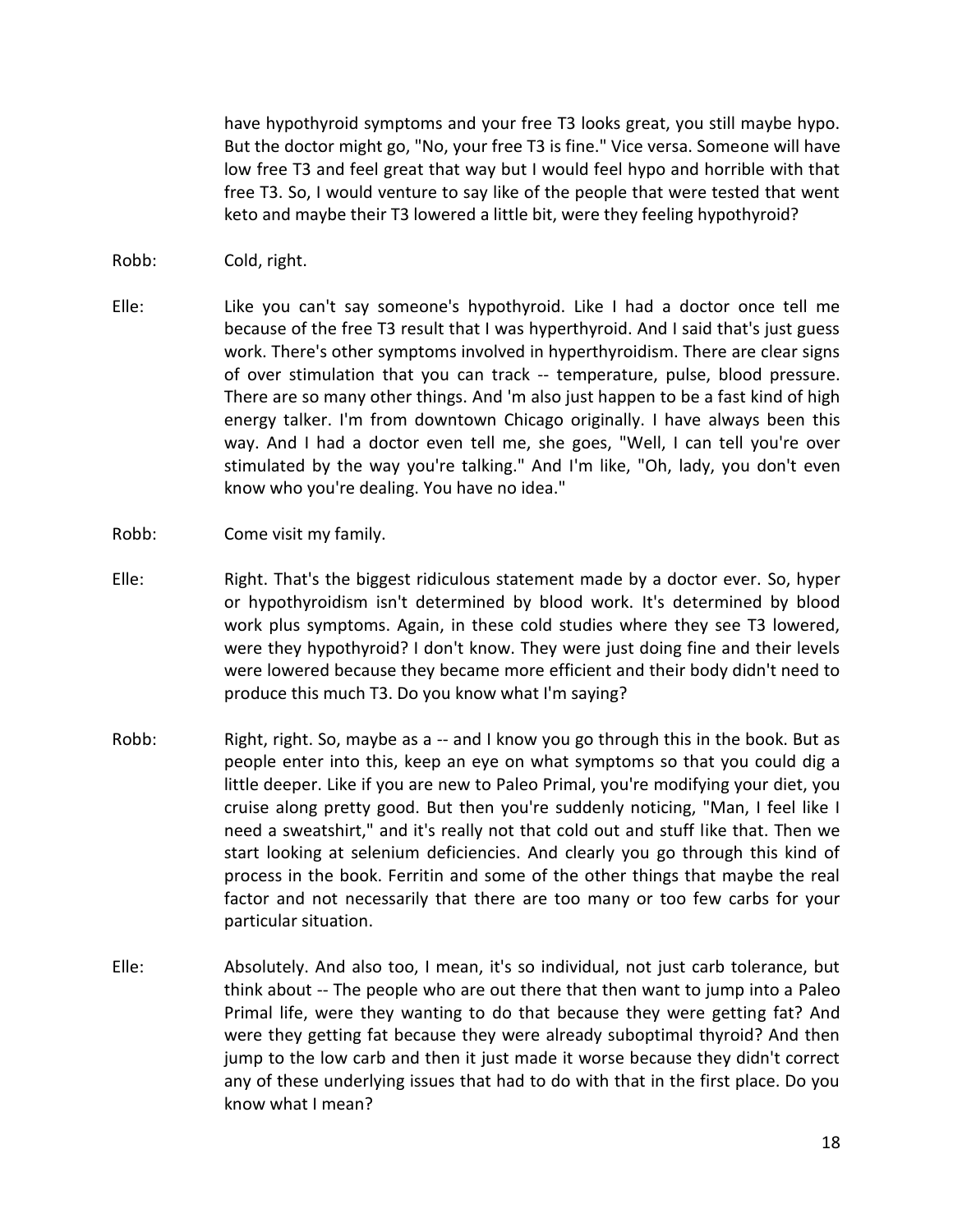And how can we -- There's no studies going on here. So, it is individual. But honestly, I find that -- I don't know what you see but I find that people who - and I've made every mistake on the book on Paleo Primal -- but there's usually like an element messing. Like I'm doing everything right. But then you realize that they never actually got fat adapted because they didn't know that was a part of it. They just through they were supposed to eat from a food list. That's the biggest misconception about Paleo. It's not just a food list that you eat. You can still be a sugar burning fool on a Paleo Primal food list. Just eat a ton of fruit and potato, you know what I mean?

- Robb: Right, right.
- Elle: And so, that's a misconception. On the other one, it's usually like they're missing -- they're still over exercising. They're still doing the over high intensity chronic cardio stuff and compromising their adrenals. There's one element they're missing. And same with thyroid. I see so many people that are like, "I've been on this train. I'm doing it right. I'm still not feeling well." And their iron storage is 30. By the way, everyone, ferritin should be between 50 and 100 for men and women but really looking at 50, 60 for females and it really needs to stay there.

When you're hypothyroid, everything slows down, slow temperature, low digestion. You produce less hydrochloric acid, stomach issues, gut absorption issues. Then, hence, not being able to absorb B12 and iron and D.

## **[0:45:10]**

That's why hypo patients are classically low in these things. And they are also very important. I had extremely low ferritin. Had I not taken iron while I was taking my NDT to get myself better the first time, I would have not ever gotten better.

- Robb: Oh, totally makes sense. Totally.
- Elle: Iron stores really matters on kind of, for people out there, sort of way to think about it is it's providing a way for your either own thyroid hormones or the ones you're taking to move and go to where they need to go. And if you have low iron and also low ferritin mimics hypothyroid symptoms, depression, petty legs, sex issues, stuff like that.
- Robb: And again, like the B12, like all those things tend to happen in kind of lockstep together.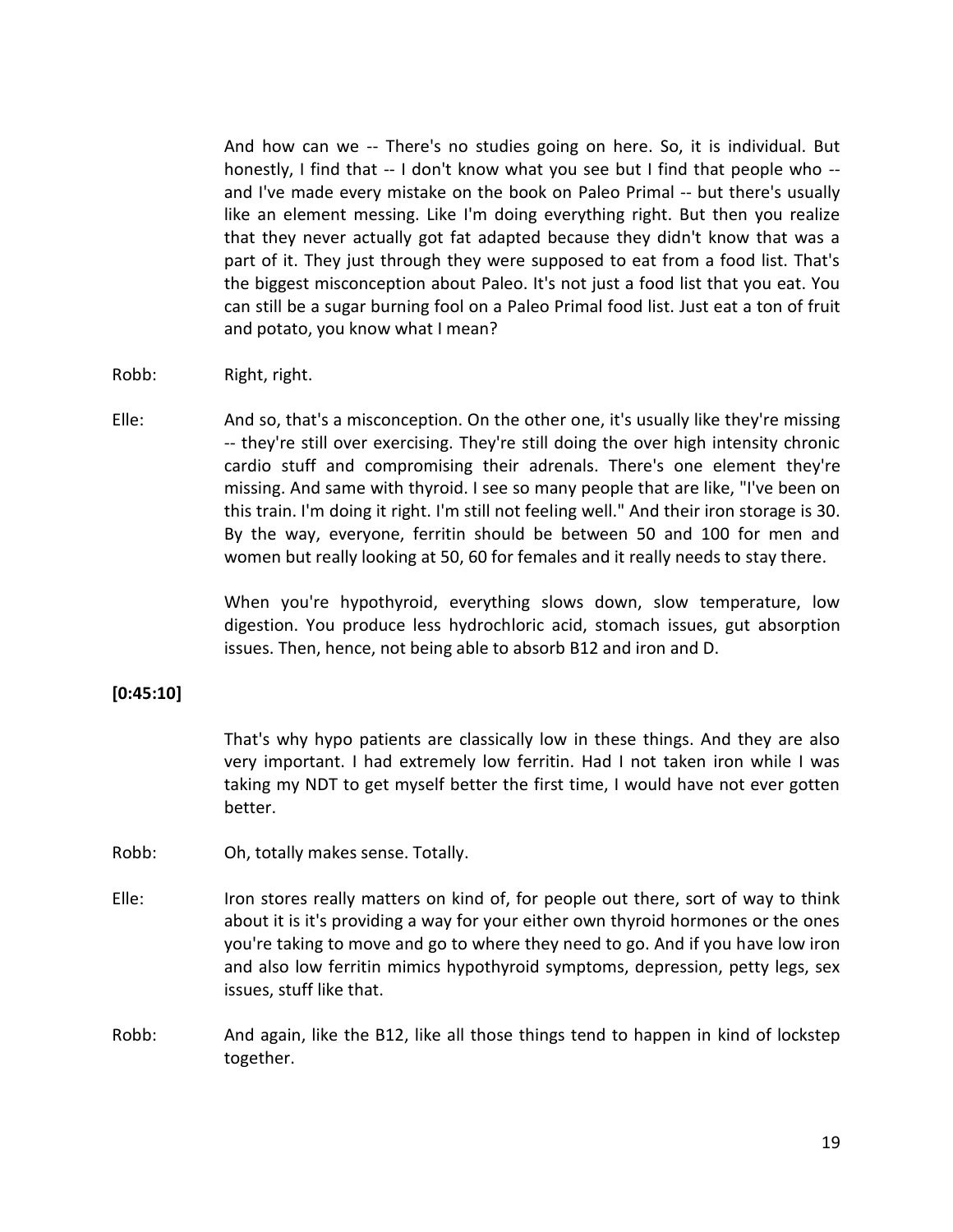Elle: That's right. It's kind of this little storm of everything. Again, most uninformed doctors are only either going to look at straight, strict thyroid tests, and then they're not looking in all these other components. And in my book, I talk to everyone about like here's protocols for just optimizing your thyroid and reversing a potential problem from the get go before going on thyroid hormone. That should be the last resort.

> But also, I don't want anyone out there to be afraid to be going on thyroid hormone. There's a lot of people who are like, "I'm afraid I might going to have to be on thyroid hormone the rest of my life." And I'm like, that's a funny statement to be. I'll never go off the rest of them. It wouldn't matter if you're on the rest of your life. You could live a great life on thyroid hormone. It's not this scary Pfizer medication that's crazy, that's going to really manipulate your system. It's just giving yourself what you need and don't have. However, I didn't want to go on thyroid hormone. I tried my best to not but when you have to, you have to and thank God it's there.

- Robb: Right. Absolutely, yeah. Because as you said, the other outcome is not particularly beneficial. Well, Elle, we could go for hours on this. I want to be respectful of your time. Let people know where they can track you down on the interwebs, remind them about the name of your book, and then also remind them about your podcast.
- Elle: Sure. Well, I'm the host of the Primal Blueprint Podcast. The Primal Blueprint was a book made famous by Mark Sisson. So, I'm sure your audience knows him. We do the same kind of stuff you guys do. You can go to my website, elleruss.com, or look for my book anywhere online, Barnes and Noble, Amazon. It's called The Paleo Thyroid Solution. People should be familiar with that title a little bit considering the title of your podcast.
- Robb: Absolutely, yeah.
- Elle: Just a word off there. By the way, that was not intentional. It just happened to be the best title I could come up with.
- Robb: It's a damn good title. And I was talking to my wife this morning. She's like, "Who are you interviewing?" I'm like, "The author of The Paleo Thyroid Solution." And she's like, looking over coffee, she's like, "That's a good title." And so, yeah. And if Nicky likes something, it's amazing because she hates everything. So, that's actually good.
- Elle: It's funny. It's a very cheap book. It's a great manual and resource. I've been getting great feedback from people all over the world. I suffered so greatly, so horrifically and I talk about that in the book in real detail. I mean, even an editor